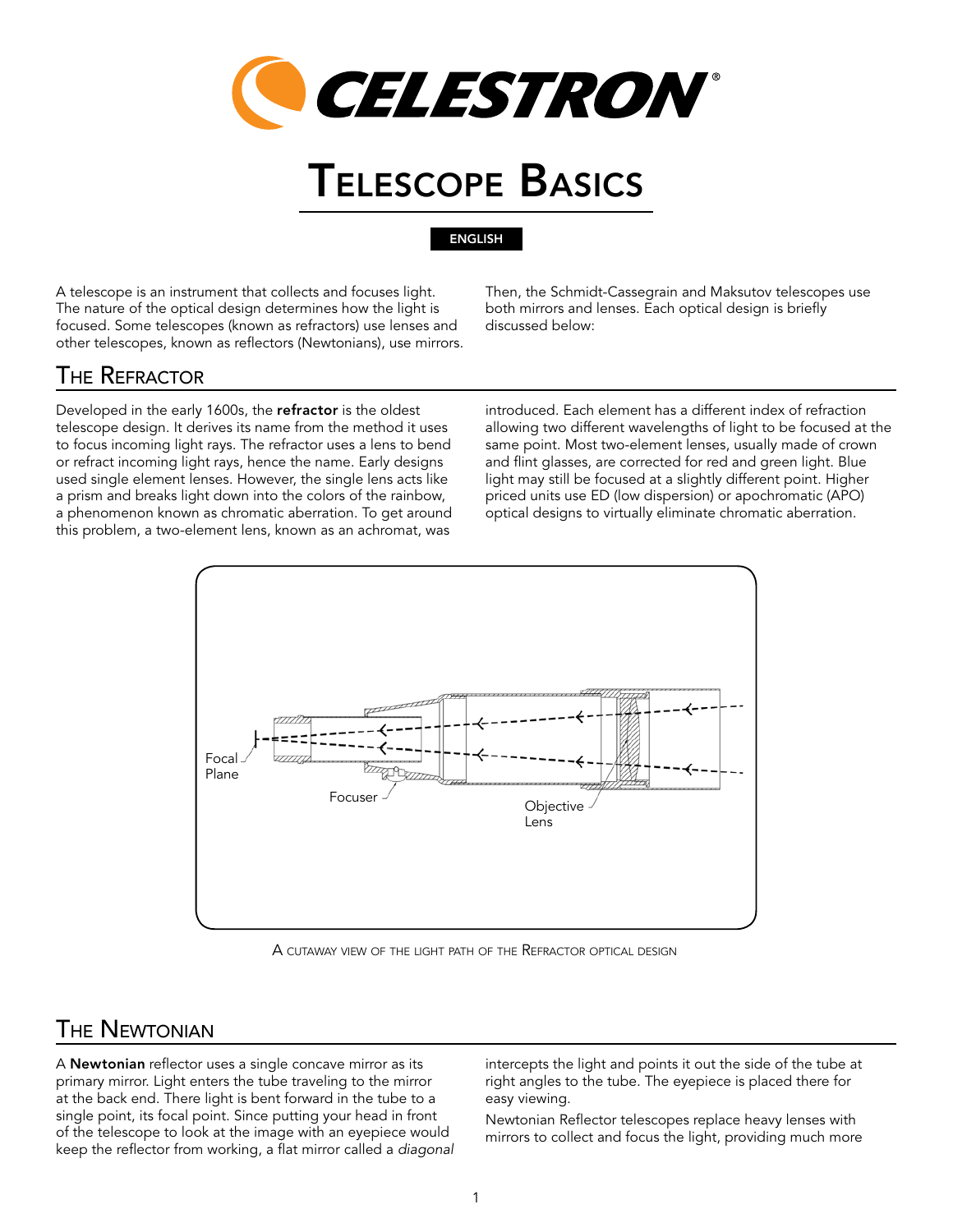light-gathering power for the dollar. Because the light path is intercepted and reflected out to the side, you can have focal lengths up to 1000 mm and still enjoy a telescope that is relatively compact and portable. A Newtonian Reflector telescope offers such impressive light-gathering characteristics you can take a serious interest in deep space astronomy even

on a modest budget. Newtonian Reflector telescopes do require more care and maintenance because the primary mirror is exposed to air and dust. However, this small drawback does not hamper this type of telescope's popularity with those who want an economical telescope that can still resolve faint, distant objects.



A cutaway view of the light path of the Newtonian optical design

# The Schmidt-Cassegrain and Maksutov

The Schmidt-Cassegrain optical system (Schmidt-Cass or SCT for short) uses a combination of mirrors and lenses and is referred to as a compound or catadioptric telescope. This unique design offers large-diameter optics while maintaining very short tube lengths, making them extremely portable. The Schmidt-Cassegrain system consists of a zero power corrector plate, a spherical primary mirror, and a secondary mirror. Once light rays enter the optical system, they travel the length of the optical tube three times.

Inside the optical tube, a black tube extends out from the center hole in the primary mirror. This is the primary baffle tube and it prevents stray light from passing through to the eyepiece or camera.

The **Maksutov** optical system is similar to the Schmidt-Cassegrain but can have a secondary mirror or an aluminized spot in place of the secondary mirror. There are many variations of the Maksutov design.



A cutaway view of the light path of the Schmidt-Cassegrain optical design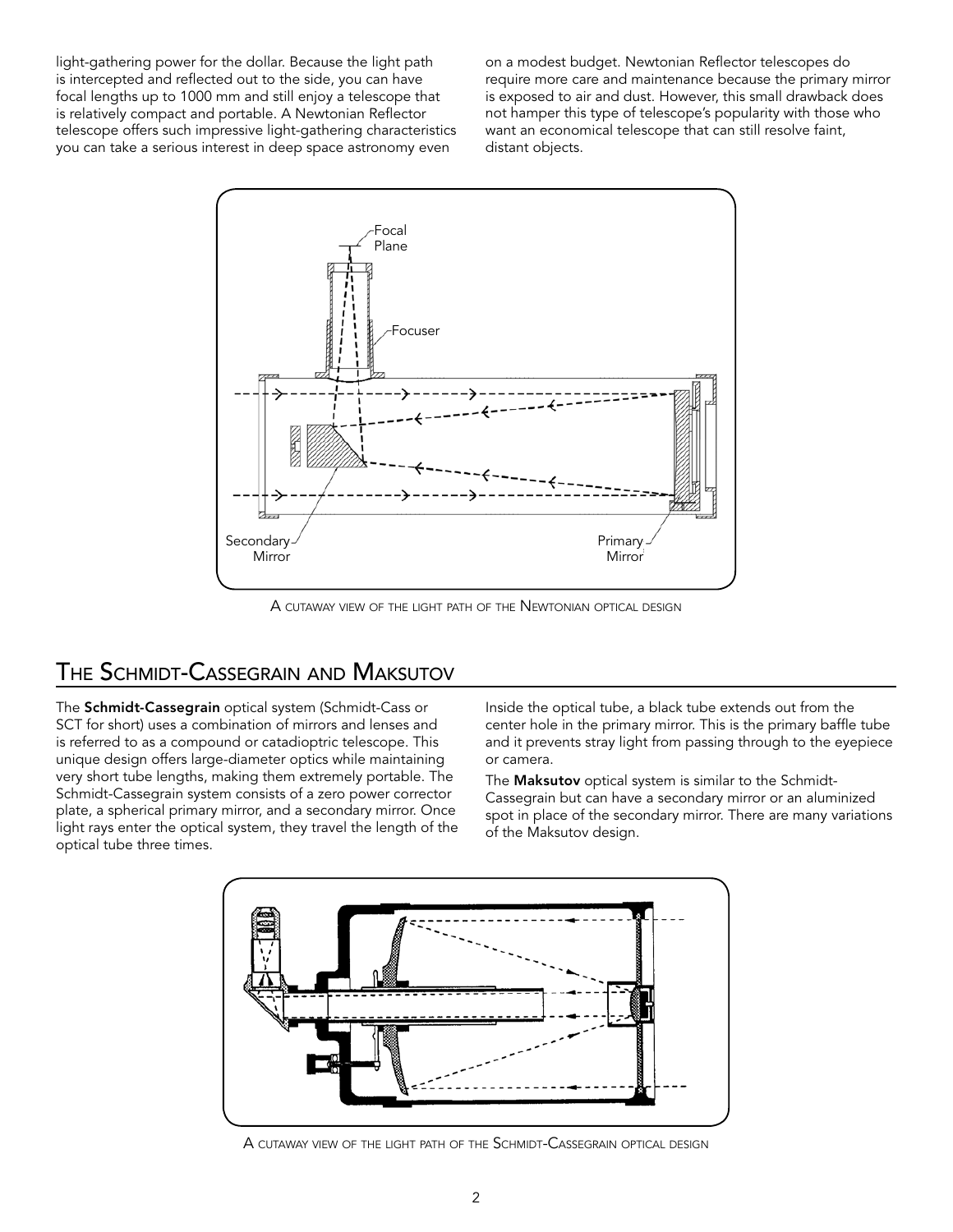# Image Orientation

The image orientation changes depending on how the eyepiece is inserted into the telescope. When using the star diagonal with refractors and Schmidt-Cassegrains or Maksutovs, the image is right-side-up, but reversed from left-to-right (i.e., mirror image). If inserting the eyepiece directly into the focuser of a refractor or the visual back of the Schmidt-Cassegrain or Maksutov (i.e., without the star diagonal), the image is upsidedown and reversed from left-to-right (i.e., inverted).



Actual image orientation as seen with the unaided eye



matter.

Reversed from left to right, as viewed using <sup>a</sup> Star Diagonal on <sup>a</sup> refractor or Schmidt-Cassegrain



Inverted image, normal with Newtonians and as viewed with eyepiece directly in other scopes

# Focusing

To focus your refractor or Newtonian telescope, simply turn the focus knob located directly below the eyepiece holder.

The Schmidt-Cassegrain focusing mechanism controls the primary mirror which is mounted on a ring that slides back and forth on the primary baffle tube. The focusing knob, which moves the primary mirror, is located on the rear cell of the telescope to the right, or just below (on some models) the star diagonal and eyepiece. Turn the focusing knob until the image is sharp. If the knob will not turn, it has reached the end of its travel on the focusing mechanism. Turn the knob in the opposite direction until the image is sharp. Once an image is in focus, turn the knob clockwise to focus on a closer object and counterclockwise for a more distant object. A single turn of the focusing knob moves the primary mirror only slightly. Therefore, it will take many turns (about 30) to go from close (near) focus to infinity.

For astronomical viewing, out of focus star images are very diffuse, making them difficult to see. If you turn the focus knob too quickly, you can go right through focus without seeing the image. To avoid this problem, your first astronomical target should be a bright object (like the Moon or a planet) so that the image is visible even when out of focus. Critical focusing is best accomplished when the focusing knob is turned in such a manner that the mirror moves against the pull of gravity. In doing so, any mirror shift is minimized. For astronomical observing, both visually and photographically, this is done by turning the focus knob counterclockwise.

Newtonian reflectors produce a right-side-up image but the image will appear rotated based on the location of the eyepiece holder in relation to the ground. Newtonian reflectors are best for astronomical use where right-side-up does not

*Note: If you wear corrective lenses (specifically glasses), you may want to remove them when observing with an eyepiece attached to the telescope. However, when using a camera you should always wear corrective lenses to ensure the sharpest possible focus. If you have astigmatism, corrective lenses must be worn at all times.*

# Calculating Magnification

You can change the power of your telescope just by changing the eyepiece (ocular). To determine the magnification of your telescope, simply divide the focal length of the telescope by the focal length of the eyepiece used. In equation format, the formula looks like this:

Magnification = Focal Length of Telescope (mm)

Focal Length of Eyepiece (mm)

Let's say, for example, you are using a 25mm eyepiece that may have been supplied with your telescope. To determine the magnification you simply divide the focal length of your telescope (for this example we will assume your telescope has a focal length of 1000 mm) by the focal length of the eyepiece, 25 mm. Dividing 1000 by 25 yields a magnification of 40 power.

Although the power is variable, each instrument under average skies has a limit to the highest useful magnification. The general rule is that 60 power can be used for every inch of aperture. For example, the telescope above is 4 inches in diameter. Multiplying 4 by 60 gives a maximum useful magnification of 240 power. Although this is the maximum useful magnification, most observing is done in the range of 20 to 35 power for every inch of aperture which is 80 to 140 times for the telescope used in the example. You can determine the magnification for your telescope the same way.

*Note on Using High Powers – High powers are used mainly for lunar and planetary observing where you*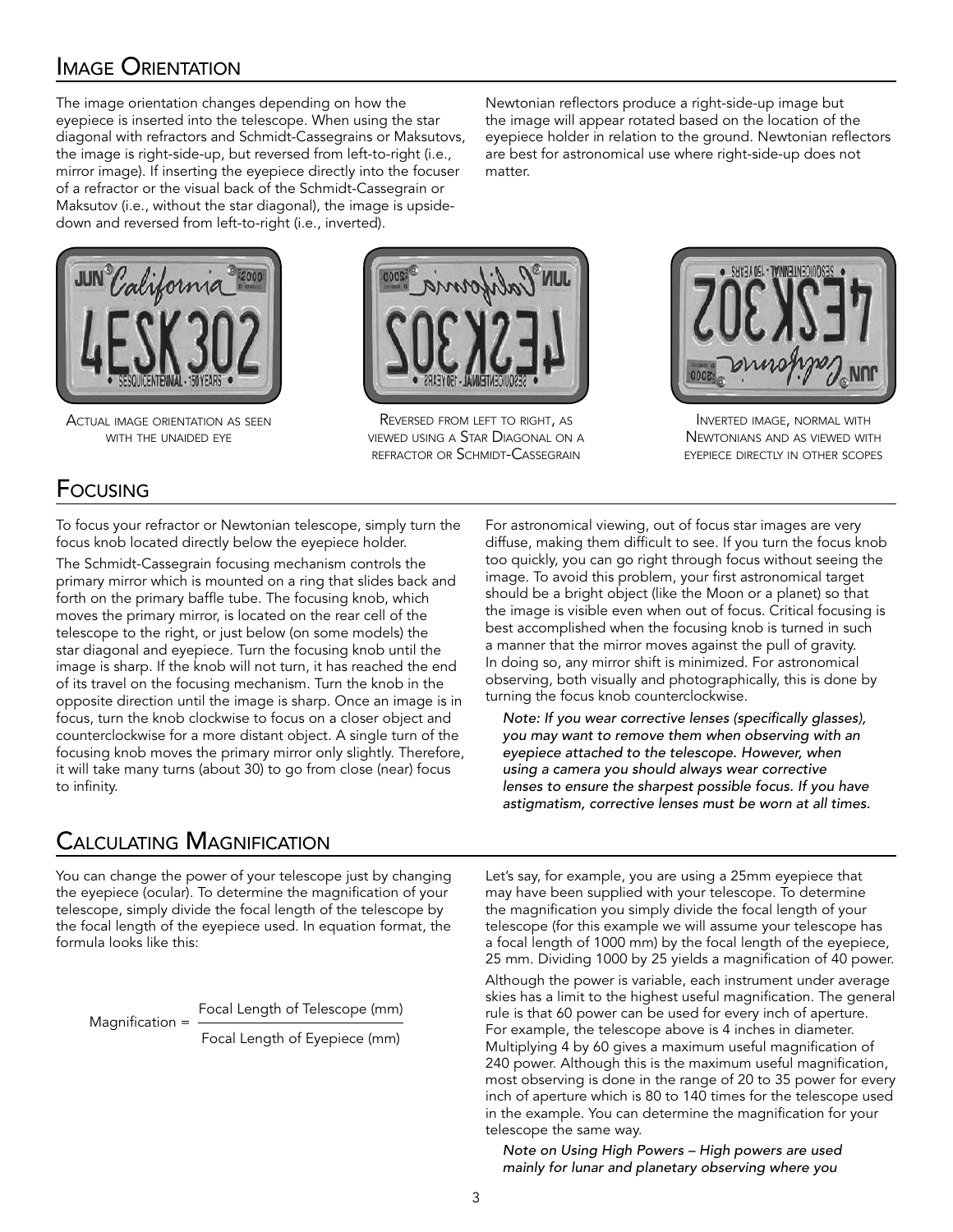*can greatly enlarge the image, but remember that the contrast and brightness will be low due to the high magnification. High powers can be used occasionally when conditions allow – you will achieve the power* 

*but the image will be dark with low contrast because you have magnified the object to considerably. For the brightest images with the highest contrast levels, use lower powers.*

#### Determining Field of View

Determining the field of view is important if you want to get an idea of the angular size of the object you are observing. To calculate the actual field of view, divide the apparent field of the eyepiece (supplied by the manufacturer) by the magnification  $\ln$  counting format the formula looks like this: magnification. In equation format, the formula looks like this:<br>.

True (Actual) Field of View = Apparent Field of Eyepiece

Magnification

As you can see, before determining the field of view, you must calculate the magnification. Using the example above, we can determine the field of view using the same 25 mm eyepiece. The 25 mm eyepiece has an apparent field of view of 50°. Divide the 50° by the magnification, which is 40 power. This yields an actual field of 1.25°.

To convert degrees to feet at 1,000 yards (which is more useful for terrestrial observing) simply multiply by 52.5. Continuing with our example, multiply the angular field of 1.25° by 52.5 and this produces a linear field width of 65.6 feet at a distance of one thousand yards. The apparent field of each eyepiece that Celestron supplies with its telescopes can be found under specifications for the particular telescope model on Celestron's website.

# General Observing Hints

When using any optical instrument, there are a few things to remember to ensure you get the best possible image.

- Never look through window glass. Glass found in household windows is optically imperfect, and as a result, may vary in thickness from one part of a window to the next. This inconsistency can and will affect the ability to focus your telescope. In most cases you will not be able to achieve a truly sharp image, while in some cases, you may actually see a double image.
- Never look across or over objects that are producing heat waves. This includes asphalt parking lots on hot summer days or building rooftops.
- Hazy skies, fog, and mist can also make it difficult to focus when viewing terrestrially. The amount of detail seen under these conditions is greatly reduced.
- If you wear corrective lenses (specifically glasses), you may want to remove them when observing with an eyepiece attached to the telescope. When using a camera, however, you should always wear corrective lenses to ensure the sharpest possible focus. If you have astigmatism, corrective lenses must be worn at all times.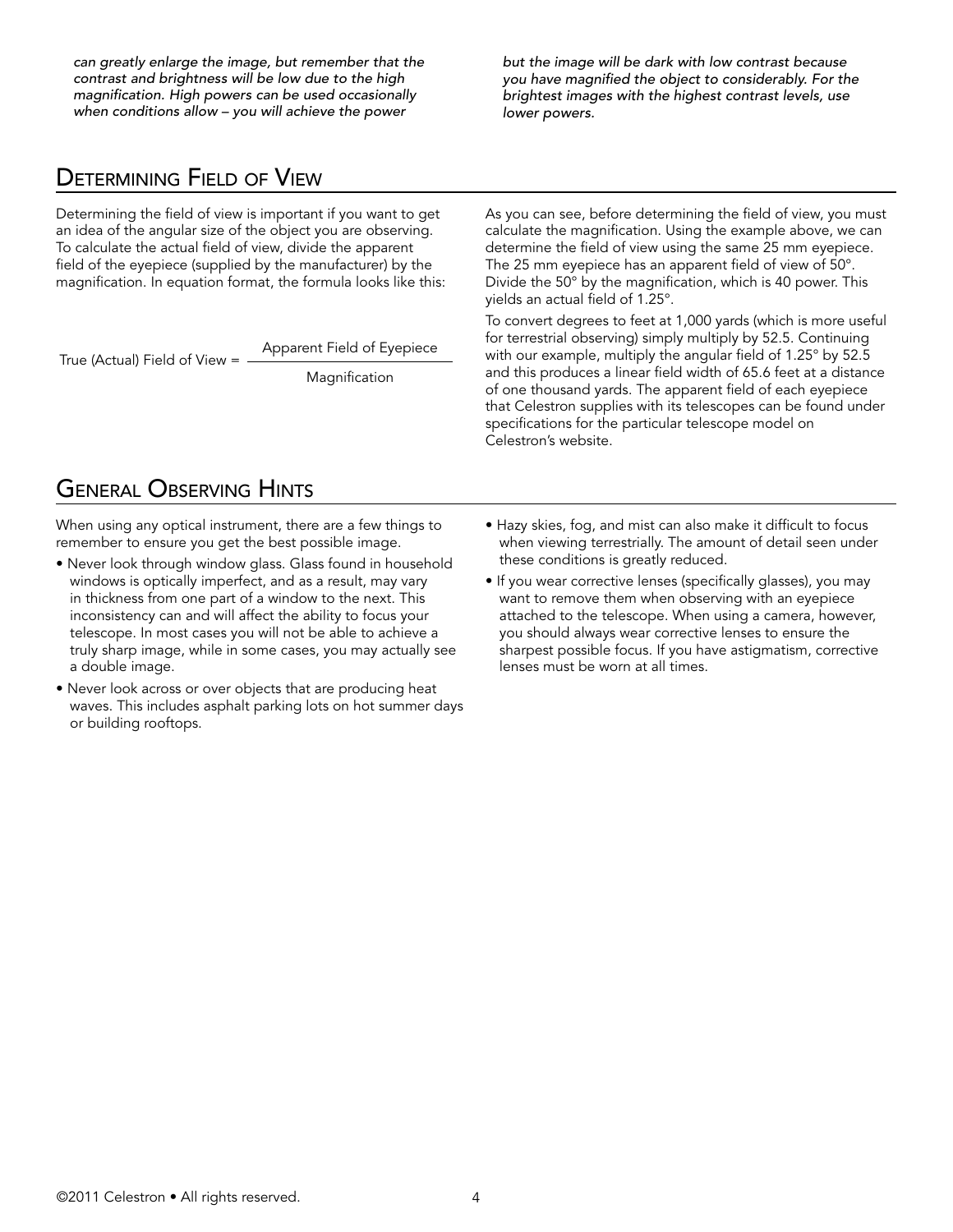

# Notions fondamentales sur les télescopes

#### FRANÇAIS

Un télescope est un instrument qui collecte et focalise la lumière. La manière dont la lumière est focalisée est déterminée par le type de modèle optique. Certains télescopes (connus sous le nom de lunettes) utilisent des lentilles là où les

télescopes réflecteurs (newtoniens) sont équipés de miroirs. Ensuite, le Schmidt-Cassegrain et télescopes Maksutov utiliser les deux miroirs et de lentilles. Chaque conception optique est brièvement discutée ci-dessous:

#### Le réfracteur

Mis au point au début du XVII<sup>ème</sup> siècle, le réfracteur est le plus ancien modèle de télescope. Son nom provient de la méthode qu'il utilise pour faire converger les rayons lumineux incidents. Le réfracteur, ou lunette, dispose d'une lentille pour courber ou réfléchir les rayons lumineux incidents, d'où son nom. Les premiers modèles étaient composés de lentilles à un seul élément. Toutefois, la lentille unique a pour inconvénient de fonctionner comme un prisme et de répartir la lumière dans les différentes couleurs de l'arc-en-ciel, un phénomène connu sous

le nom d'aberration chromatique. Pour pallier ce problème, une lentille à deux éléments, connue sous le nom d'achromate, a été introduite. Chaque élément possède un indice de réfraction différent permettant à deux longueurs d'ondes de lumière différentes de converger sur un même point. La plupart des lentilles à deux éléments, généralement faites de verres en crown et en flint, sont corrigées pour les lumières rouges et vertes. Il est possible de faire converger la lumière bleue sur un point légèrement différent.



Vue en coupe de la trajectoire de la lumière dans le modèle optique de type réfracteur.

#### L<sub>F</sub> NEWTONIEN

Un réflecteur newtonien utilise un seul miroir concave comme miroir primaire. La lumière pénètre dans le tube pour atteindre le miroir situé en bout. La courbure du miroir renvoie alors la lumière vers l'avant du tube sur un seul point, le point focal. Étant donné que si vous mettiez la tête devant le télescope pour observer une image avec un oculaire, le réflecteur ne

fonctionnerait pas, un miroir plan appelé *redresseur à 90º* intercepte la lumière et la renvoie sur le côté du tube et perpendiculairement à ce tube. L'oculaire est placé à cet endroit pour faciliter l'observation.

Les télescopes réflecteurs newtoniens remplacent les lentilles lourdes par des miroirs pour collecter et faire converger la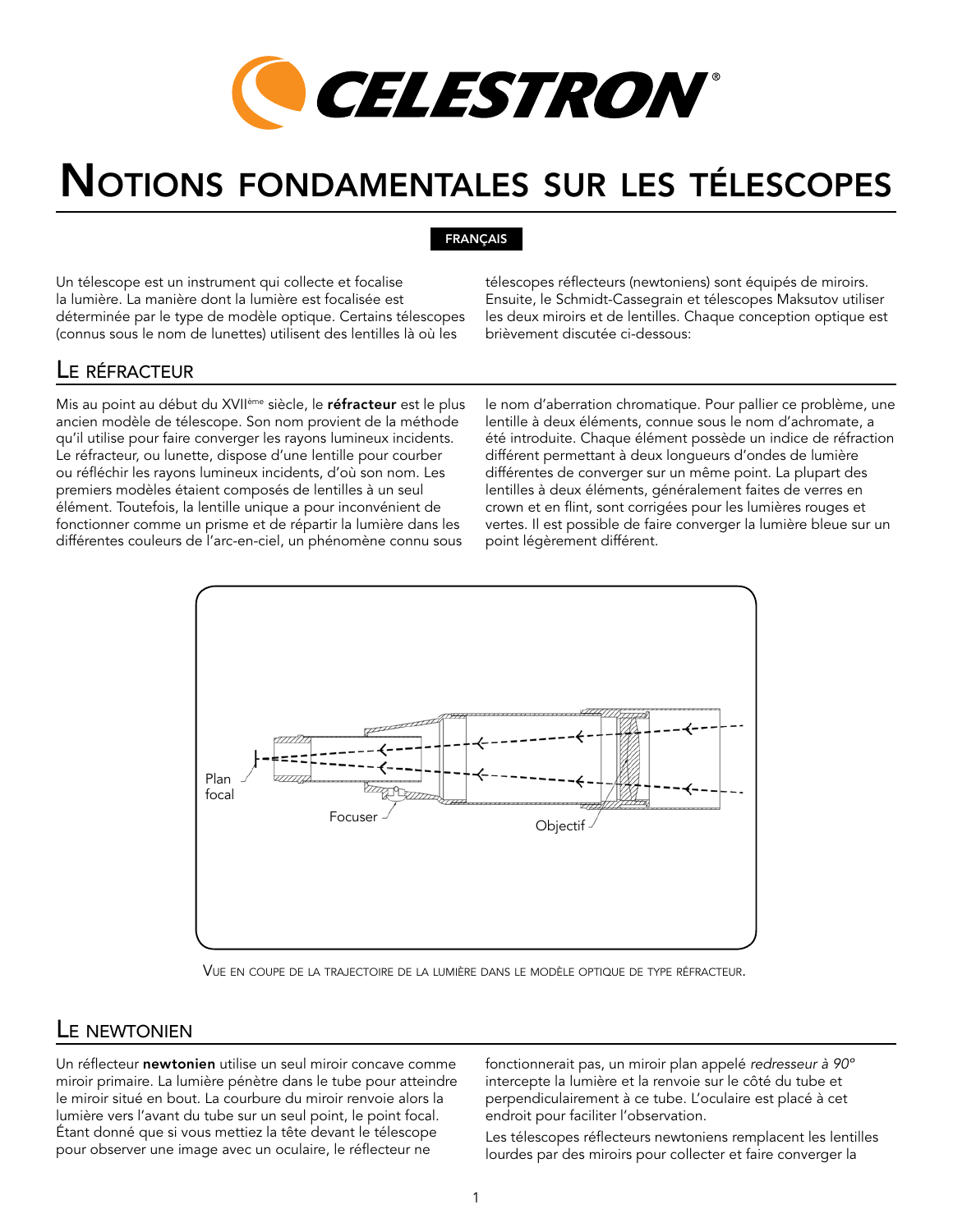lumière, offrant ainsi un pouvoir de convergence des rayons lumineux plus important pour le prix. Étant donné que la trajectoire des rayons lumineux est interceptée et réfléchie sur le côté, il est possible d'avoir des distances focales allant jusqu'à 1000 mm avec un télescope relativement compact et portable. Un télescope réflecteur newtonien offre des caractéristiques de captation de la lumière si impressionnantes que même avec un budget modeste, vous êtes en mesure

de sonder sérieusement les espaces lointains en astronomie. Les télescopes réflecteurs newtoniens nécessitent un peu plus de soin et d'entretien étant donné que le miroir primaire est exposé à l'air libre et à la poussière. Toutefois, ce petit inconvénient n'affecte en rien la popularité de ce type de télescope pour ceux qui souhaitent un télescope économique capable de résoudre des objets pâles et éloignés.



Vue en coupe de la trajectoire de la lumière dans le modèle

#### Le Schmidt-Cassegrain and Maksutov

Le système optique Schmidt-Cassegrain (Schmidt-Cass ou SCT en abrégé) utilise une combinaison de miroirs et de lentilles, ce qui lui vaut d'être qualifié de télescope composé ou catadioptrique. Ce modèle unique offre des optiques de gros diamètre tout en conservant des longueurs de tube très courtes, ce qui le rend peu encombrant. Le système Schmidt-Cassegrain se compose d'une lame correctrice de puissance zéro, d'un miroir primaire sphérique et d'un miroir secondaire. Une fois que les rayons pénètrent dans le système optique, ils se déplacent trois fois sur la longueur du tube optique.

À l'intérieur du tube optique, un tube noir sort par l'orifice central du miroir primaire. Il s'agit du tube déflecteur primaire qui élimine le passage des lumières parasites dans l'oculaire ou l'appareil photo.

Le système optique Maksutov est similaire à la Schmidt-Cassegrain, mais peut avoir un miroir secondaire ou un point de aluminisé en place du miroir secondaire. Il existe de nombreuses variantes de la conception Maksutov.



Vue en coupe de la trajectoire de la lumière dans le modèle optique de type Schmidt-Cassegrain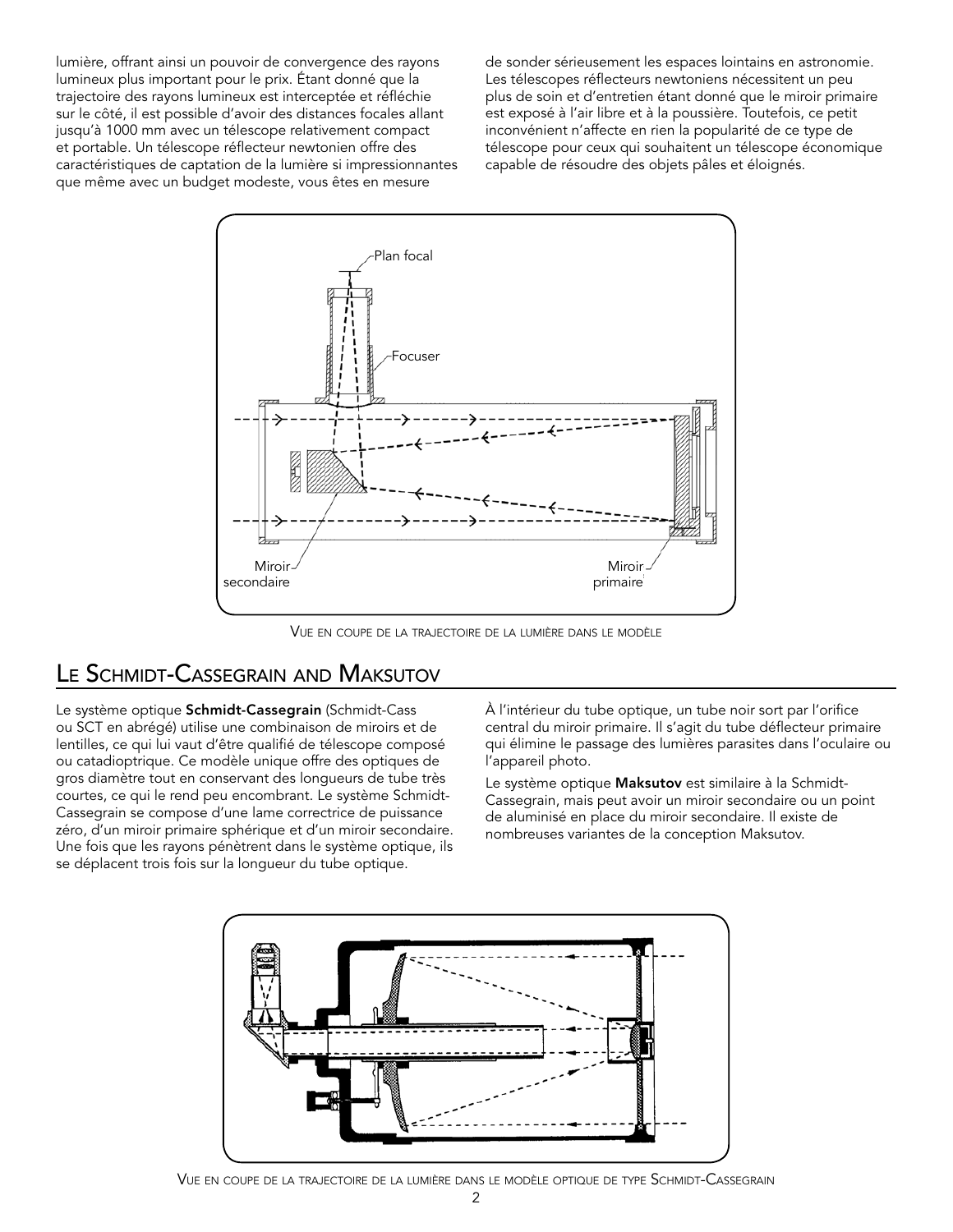# Orientation de l'image

L'orientation de l'image dépend de la manière dont l'oculaire est inséré dans le télescope. Si vous observez avec un renvoi à 90º avec des lunettes et des Schmidt-Cassegrain, l'image obtenue sera à l'endroit, mais inversée de gauche à droite (effet d'image miroir). Si vous insérez l'oculaire directement dans le dispositif de mise au point d'une lunette ou le support d'oculaire du Schmidt-Cassegrain (c-à-d. sans le renvoi à 90º), l'image est renversée et inversée de gauche à droite.

 Les réflecteurs newtoniens produisent une image à l'endroit, mais celle-ci apparaîtra tournée en fonction de l'emplacement du support de l'oculaire par rapport au sol. Les réflecteurs newtoniens sont ce qu'il y a de mieux en astronomie lorsque l'inversion de l'image de haut en bas est sans importance.



Orientation réelle de l'image telle qu'elle apparaît <sup>à</sup> l'œil nu



Image inversée de gauche <sup>à</sup> droite telle qu'elle apparaît avec un renvoi à 90º sur un réfracteur ou un Schmidt-Cassegrain



Image inversée normale avec les newtoniens et telle qu'elle apparaît directement avec l'oculaire dans d'autres télescopes

# **MISE AU POINT**

Pour effectuer la mise au point de votre lunette ou télescope newtonien, il suffit de tourner le bouton de mise au point situé directement sous le support de l'oculaire.

Le mécanisme de mise au point du Schmidt-Cassegrain contrôle le miroir primaire qui est monté sur une bague coulissant d'avant en arrière sur le tube déflecteur primaire. Le bouton de mise au point, qui déplace le miroir primaire, est situé sur la cellule arrière du télescope, juste sous le renvoi à 90° et l'oculaire. Tournez la molette de mise au point jusqu'à obtention d'une image nette. Si la molette refuse de tourner, c'est qu'elle est parvenue en bout de course sur le mécanisme de mise au point. Tournez la molette dans la direction opposée jusqu'à ce que l'image soit nette. Une fois l'image focalisée, tournez le bouton dans le sens des aiguilles d'une montre pour effectuer une mise au point sur un objet plus rapproché et dans le sens inverse des aiguilles d'une montre pour un objet plus éloigné. Un simple tour du bouton de mise au point déplace légèrement le miroir primaire. Il faudra donc de nombreux tours (30 environ) pour passer de la mise au point rapprochée à l'infini.

En astronomie, les images floues sont très diffuses, et donc difficiles à observer. Si vous tournez trop vite le bouton de mise au point, vous risquez d'être dans l'incapacité de visualiser l'image. Afin d'éviter ce problème, choisissez au départ un astre lumineux (tel que la Lune ou une planète) de manière à pouvoir visualiser l'image même lorsqu'elle est floue. La meilleure mise au point s'effectue en tournant le bouton de mise au point de telle sorte que le miroir se déplace contre l'attraction gravitationnelle. Cela permet de minimiser tout décalage du miroir. Concernant l'observation astronomique, tant visuelle que photographique, cette procédure s'effectue en tournant le bouton de mise au point dans le sens antihoraire.

*Remarque : Si vous portez des lentilles correctrices (et plus particulièrement des lunettes), il peut s'avérer utile de les retirer avant d'effectuer des observations au moyen d'un oculaire fixé au télescope. Toutefois, lorsque vous utilisez un appareil photo, vous devriez toujours porter vos lentilles correctrices pour parvenir à la mise au point la plus précise. Si vous êtes astigmate, vous devez porter vos lentilles correctrices en permanence.*

### Alignement du chercheur

Vous pouvez modifier la puissance de votre télescope en changeant simplement l'oculaire. Pour déterminer le grossissement de votre télescope, il suffit de diviser la distance focale du télescope par la distance focale de l'oculaire utilisé. L'équation est la suivante :

Grossissement = Distance focale du télescope (mm)

Distance focale de l'oculaire (mm)

Supposons, par exemple, que vous utilisiez l'oculaire de 25 mm livré avec votre télescope. Pour déterminer le grossissement, il suffit de diviser la distance focale du télescope (Pour cet exemple, nous supposerons que votre télescope a une focale de 1000 mm) par la distance focale de l'oculaire, soit 25 mm. 1 000 divisé par 25 équivaut à un grossissement de 40.

Bien que la puissance soit réglable, tous les instruments d'observation sont limités à un grossissement maximal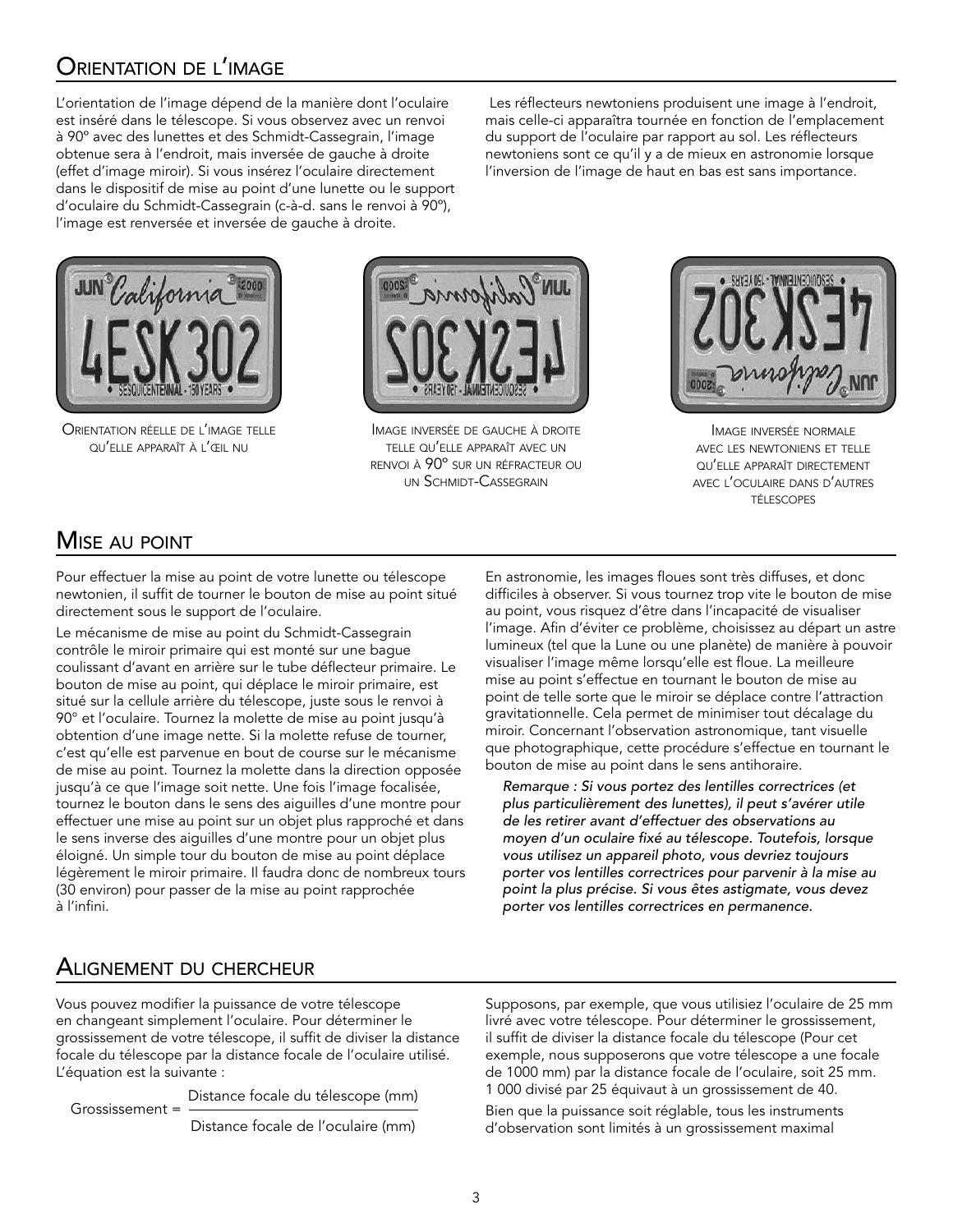utile pour un ciel ordinaire. En règle générale, on utilise un grossissement de 60 pour chaque pouce (25,4 mm) d'ouverture. Par exemple, le télescope est supérieure à 4 pouces de diamètre. En multipliant 4 par 60 donne un grossissement maximal utile de 240 de puissance. Bien que ce soit le grossissement maximal utile, la plupart des observations sont réalisées dans la gamme de 20 à 35 de puissance pour chaque pouce de l'ouverture qui est de 80 à 140 fois pour le télescope utilisé dans l'exemple. Vous pouvez déterminer le grossissement de votre télescope de la même façon.

*Remarque concernant l'utilisation de grossissements importants – Les grossissements importants sont utilisés principalement pour les observations lunaires et parfois* 

# Établissement du champ de vision

L'établissement du champ de vision est important si vous voulez avoir une idée du diamètre apparent de l'objet observé. Pour calculer le champ de vision réel, divisez le champ apparent<br>de l'oculaire (fourni par le fabricant de l'oculaire) par le de l'oculaire (fourni par le fabricant de l'oculaire) par le active and the line for the substance of the summer of the line of the line of the line of the definition of the definition of the definition of the definition of the definition of the definition of the definition of the d

Champ de vision réel = Champ apparent de l'oculaire

Grossissement

Comme vous pouvez le constater, il est nécessaire de calculer le grossissement avant d'établir le champ de vision. En utilisant l'exemple ci-dessus, nous pouvons déterminer le champ de

# General Observing Hints

L'utilisation d'un instrument optique nécessite la connaissance de certains éléments de manière à obtenir la meilleure qualité d'image possible.

- Ne regardez jamais à travers une vitre. Les vitres des fenêtres ménagères contiennent des défauts optiques et l'épaisseur varie ainsi d'un point à un autre de la vitre. Ces irrégularités risquent d'affecter la capacité de mise au point de votre télescope. Dans la plupart des cas, vous ne parviendrez pas à obtenir une image parfaitement nette et vous risquez même parfois d'avoir une image double.
- Ne jamais regarder au-delà ou par-dessus des objets produisant des vagues de chaleur, notamment les parkings en asphalte pendant les jours d'été particulièrement chauds, ou encore les toitures des bâtiments.

*planétaires, pour lesquelles il est possible d'agrandir considérablement l'image. N'oubliez pas toutefois que le contraste et la luminosité seront très faibles en raison de l'importance du grossissement. Les Grossissements importants peuvent être utilisés occasionnellement, lorsque les conditions le permettent – il faut seulement savoir que ce grossissement de l'image est obtenu au détriment du contraste et de la luminosité parce que vous atteignez la puissance de grossissement maximum dans ce cas. Pour des images plus lumineuses offrant les meilleurs contrastes possibles, utilisez de faibles grossissements.*

vision avec le même oculaire de 25 mm. Le champ de vision apparent d'un oculaire de 25 mm est de 50°. Il faut alors diviser 50° par le grossissement de 40. Le résultat est un champ de vision de 1,25°.

Pour convertir des degrés en pieds à 1 000 verges (ce qui est plus utile pour des observations terrestres), il suffit de multiplier par 52,5. En poursuivant avec notre exemple, multipliez le champ angulaire de 1,25o par 52,5. La largeur du champ linéaire est alors égale à 65,6 pieds à une distance de mille verges. Le champ apparent de chaque oculaire Celestron qui fournit avec ses télescopes peuvent être trouvées dans les spécifications pour le modèle de télescope notamment sur le site de Celestron.

- Les ciels brumeux, le brouillard et la brume risquent de créer des difficultés de mise au point en observation terrestre. Les détails sont nettement moins visibles avec ce type de conditions.
- Si vous portez des lentilles correctrices (et plus particulièrement des lunettes), il peut s'avérer utile de les retirer avant d'effectuer des observations au moyen d'un oculaire fixé au télescope. Toutefois, lorsque vous utilisez un appareil photo, vous devriez toujours porter vos lentilles correctrices pour obtenir la mise au point la plus précise. Si vous êtes astigmate, vous devez porter vos lentilles correctrices en permanence.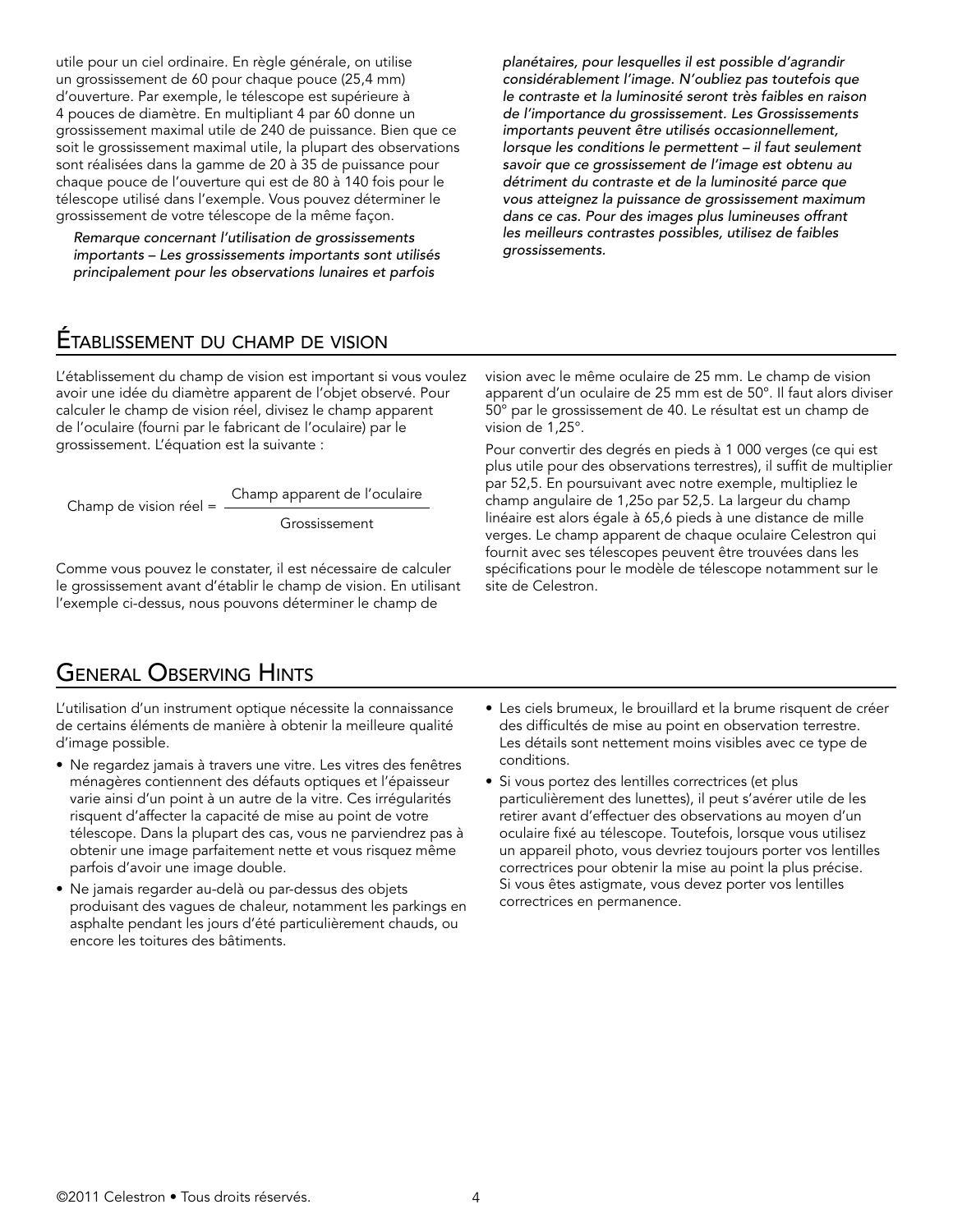

# Información básica sobre el telescopio

#### ESPAÑOL

Un telescopio es un instrumento que recoge y enfoca la luz. La naturaleza del diseño óptico determina cómo se enfoca la luz. Algunos telescopios, conocidos como refractores, utilizan lentes y otros, conocidos como reflectores (newtonianos),

utilizan espejos. A continuación, el Schmidt-Cassegrain y los telescopios Maksutov utilizar ambos espejos y lentes. Cada diseño óptico se examinan brevemente a continuación:

#### El Refractor

El telescopio refractor fue diseñado a principios del siglo XVII y es el telescopio más antiguo. Su nombre viene del método que utiliza para enfocar los rayos entrantes de la luz. El refractor utiliza una lente para refractar los rayos entrantes de los rayos de luz y de ahí toma su nombre. Los primeros que se diseñaron utilizaban lentes de un único elemento. Sin embargo, la lente única actúa como un prisma que convierte la luz en los colores del arco iris, un fenómeno conocido como aberración cromática. Para solucionar este problema, se ha introducido la

lente de dos elementos, conocida como lente acromática. Cada elemento tiene un índice diferente de refracción que permite un enfoque en el mismo punto de dos longitudes diferentes de onda de la luz. La mayoría de las lentes de dos elementos, por lo general hechas de vidrio con y sin plomo, se corrigen para la luz roja y verde. Es posible que la luz azul se enfoque en un punto ligeramente diferente.



Ilustración de la trayectoria de la luz del diseño óptico refractor

### El Newtoniano

El telescopio Newtoniano refractor utiliza un solo espejo cóncavo como su espejo principal. La luz entra en el tubo dirigiéndose hacia el espejo en el extremo posterior. Ahí se difracta la luz hacia delante en el tubo a un único punto, su punto focal. Como al poner la cabeza en la parte anterior del telescopio para mirar a la imagen con un ocular impedirá que funcione el reflector, un espejo plano llamado *diagonal*

intercepta la luz y la dirige hacia el lateral del tubo en ángulo recto al mismo. El ocular se coloca ahí para obtener una visualización fácilmente.

Los telescopios reflectores newtonianos reemplazan las lentes pesadas con los espejos para recoger y enfocar la luz, proporcionando mucha más potencia en la absorción de luz. Debido a la intercepción y al reflejo de la trayectoria de la luz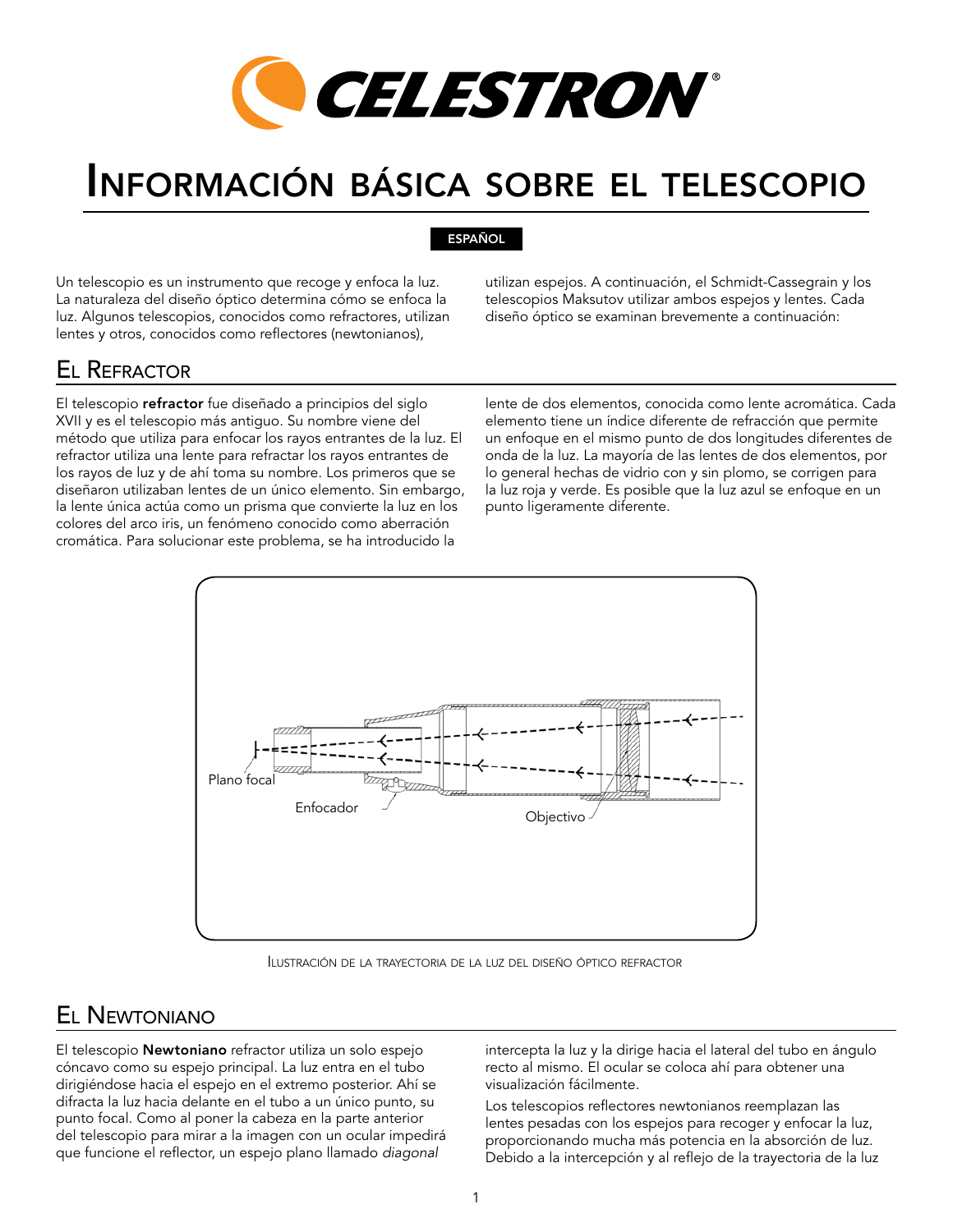hacia el lateral, puede tener distancias focales de hasta 1000 mm y todavía disfrutar de un telescopio portátil y relativamente compacto. Un telescopio reflector Newtoniano ofrece estas impresionantes características de absorción de luz que se puede interesar seriamente en la astronomía del espacio profundo, incluso con un presupuesto bien modesto. Los

telescopios reflectores newtonianos requieren más atención y mantenimiento debido a que el espejo principal está expuesto al aire y al polvo. No obstante, este pequeño inconveniente no impide la popularidad de este tipo de telescopio para aquellos que desean tener un telescopio económico para encontrar cuerpos celestes distantes y apenas perceptibles.



Ilustración de la trayectoria de la luz del diseño óptico newtoniano.

# El Schmidt-Cassegrain <sup>y</sup> Maksutovv

El sistema óptico Schmidt-Cassegrain (Schmidt-Cass o SCT para abreviar) utiliza una combinación de espejos y lentes y se llama telescopio compuesto o catadióptrico. Este especial diseño ofrece lentes de óptica de gran diámetro mientras que mantiene una longitud del tubo muy corta, lo que hace que los telescopios sean fáciles de transportar. El sistema Schmidt-Cassegrain consiste de una placa correctora de potencia cero, un espejo principal esférico y un espejo secundario. Una vez que los rayos de luz entran en el sistema óptico, estos viajan la distancia del tubo óptico tres veces.

Dentro del tubo óptico, se extiende un tubo negro desde el orificio central en el espejo principal. Este es el tubo desviador principal y evita que la luz difusa pase al ocular o cámara. El sistema óptico Maksutov es similar al Schmidt-Cassegrain, pero puede tener un espejo secundario y un lugar de aluminio en lugar del espejo secundario. Hay muchas variaciones del diseño Maksutov.



Vista de la trayectoria de la luz deldiseño óptico del Schmidt-Cassegrain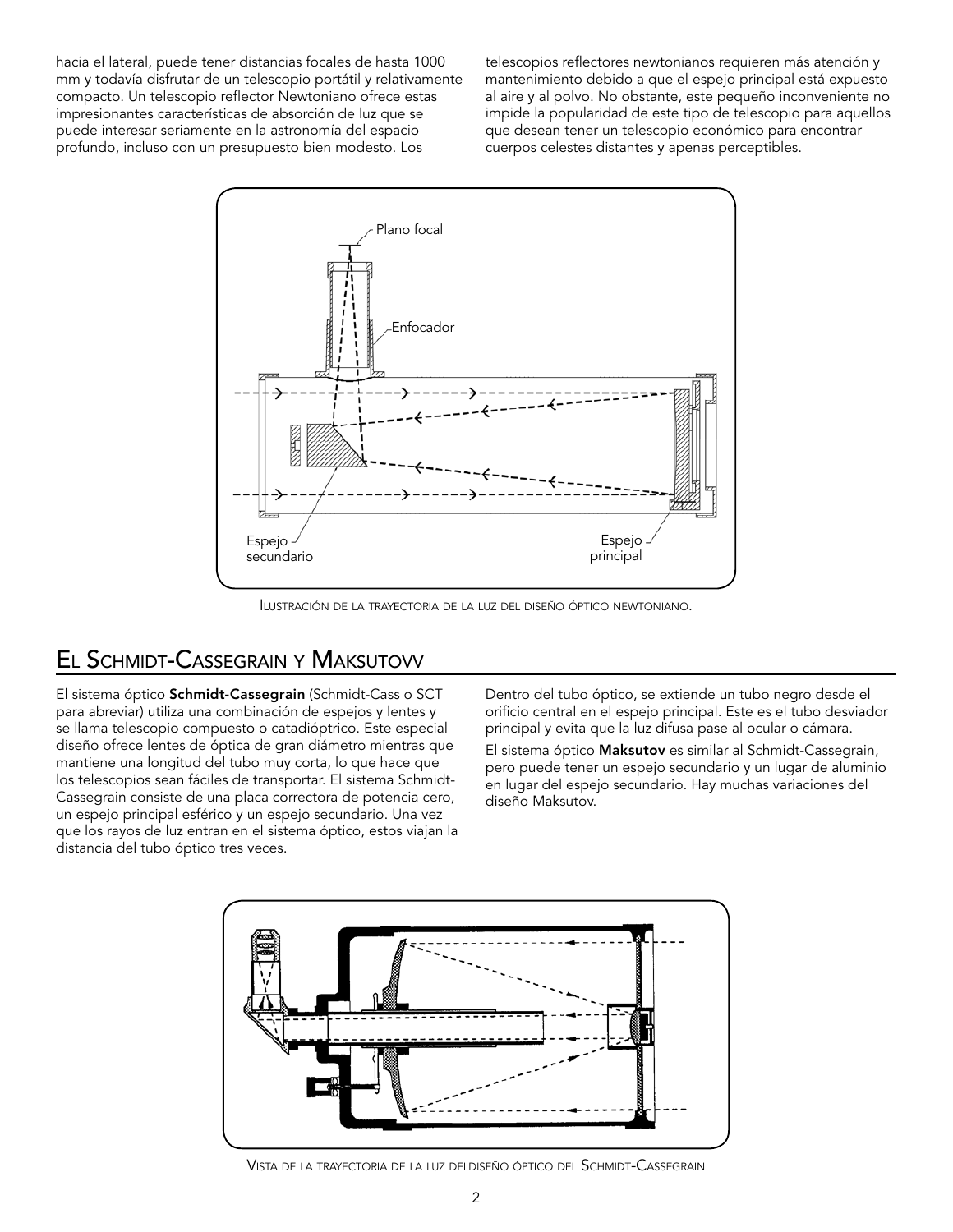### Orientación de imágenes

La orientación de imágenes cambia de acuerdo a la forma en que el ocular se inserte dentro del telescopio. Cuando se utiliza una lente a 90º con los refractores y los Schmidt-Cassegrain, la imagen no estará invertida de arriba abajo pero estará invertida de izquierda a derecha (por ej.: imagen de espejo). Al insertar el ocular directamente en el mecanismo de enfoque de un refractor o del adaptador visual del Schmidt-Cassegrain (es decir, sin la lente a 90º), la imagen estará invertida de arriba abajo y de izquierda a derecha.

Los telescopios reflectores newtonianos producen una imagen correcta de arriba abajo, pero la imagen aparece rotada en función de la ubicación del componente ocular en relación con el suelo. Los telescopios reflectores newtonianos son más adecuados para el uso astronómico, donde la inversión de la imagen no es un problema.



Orientación de la imagen a simple vista



Invertido de izquierda <sup>a</sup> derecha visto con una lente a 90º en un refractor <sup>o</sup> Schmidt-Cassegrain



Imagen invertida, normal con newtonianos y vista con un ocular directamente en otro refractor.

### **ENFOQUE**

Si desea enfocar su telescopio refractor o Newtoniano, lo único que tiene que hacer es girar el botón de enfoque que se encuentra directamente debajo del portaocular.

El mecanismo de enfoque del Schmidt-Cassegrain controla el espejo principal, el cual está montado en un aro que se desliza de un lado a otro del tubo desviador principal. El botón del mecanismo de enfoque, el que mueve el espejo principal, está en el elemento posterior del telescopio, justamente debajo de la lente a 90º y el ocular. Gire el botón de enfoque hasta que la imagen se vea nítida. Si el botón no gira, es porque ha llegado al final de su trayectoria en el mecanismo de enfoque. Gire el botón de enfoque en sentido opuesto hasta que la imagen se vea con claridad. Una vez enfocada la imagen, gire el botón hacia la derecha para enfocar un objeto más cercano y hacia la izquierda para enfocar uno más lejano. Una sola vuelta del botón de enfoque mueve el espejo principal ligeramente. Por consiguiente, habrá que girar varias veces (unas 30) para ir de un enfoque de cerca hasta el infinito.

Para hacer observaciones astronómicas, las imágenes desenfocadas de estrellas son muy difusas, lo que las hacen difíciles de ver. Si gira el botón de enfoque demasiado rápido, puede pasarse del enfoque sin ver la imagen. Para evitar este problema, su primer cuerpo celeste que desee ver deberá ser uno brillante (como la Luna o un planeta) de forma que la imagen sea visible incluso cuando esté desenfocada. El enfoque se consigue mejor cuando el botón de enfoque se gira de tal forma que el espejo se mueve contra la fuerza de tracción de la gravedad. Al hacer esto, cualquier cambio del espejo es reducido al mínimo. Para hacer observaciones astronómicas, bien sean visuales o fotográficas, se realizan girando el botón de enfoque hacia la izquierda.

*Nota: Si usted usa lentes con corrección (específicamente gafas), le recomendamos quitárselas cuando utilice el ocular acoplado al telescopio. Sin embargo, le recomendamos que siempre use sus lentes de corrección cuando utilice una cámara para poder conseguir el enfoque más perfecto que sea posible. Si tiene astigmatismo, le recomendamos que use sus lentes graduadas en todo momento.*

### Cálculo del aumento

Puede cambiar la potencia de su telescopio simplemente cambiando el ocular. Para determinar el aumento de su telescopio, divida la distancia focal del telescopio por la del ocular utilizado. La fórmula de esta ecuación es:

Aumento = Distancia focal del telescopio (mm)

Distancia focal del ocular (mm)

Por ejemplo, digamos que está utilizando el ocular de 25 mm que se incluye con su telescopio. Para calcular el aumento, simplemente divida la distancia focal de su telescopio (Para este ejemplo vamos a suponer su telescopio tiene una distancia focal de 1000 mm) por la del ocular de 25 mm. El resultado de dividir 1000 entre 25 es un aumento de 40 en potencia.

Aunque la potencia es variable, cada instrumento en un firmamento de visibilidad normal tiene un límite del máximo aumento útil. La regla general es que una potencia de 60 se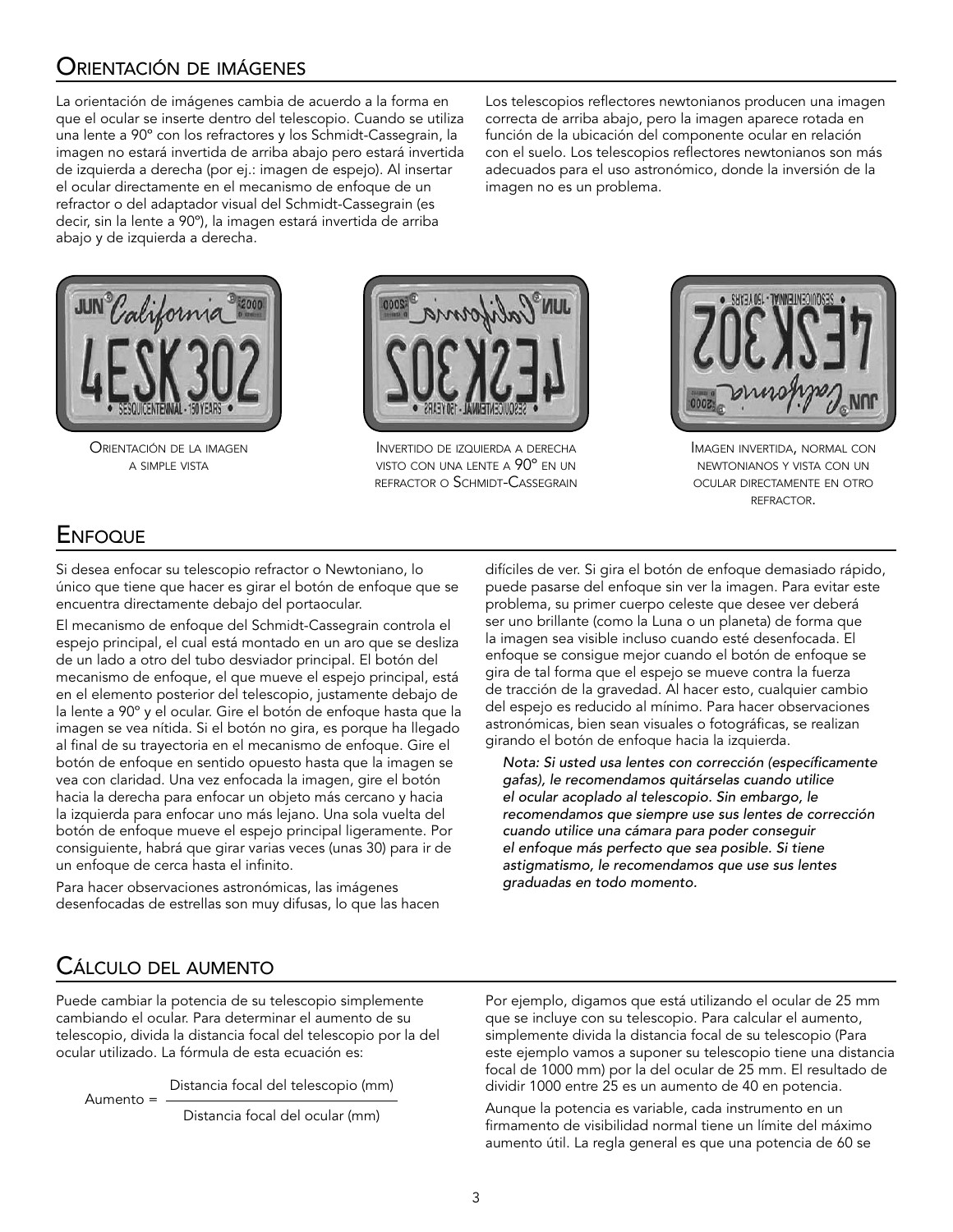puede utilizar por cada pulgada de apertura. Por ejemplo, el telescopio está por encima de 4 pulgadas de diámetro. Multiplicar por 4 60 da una ampliación máxima útil de 240 de energía. Aunque este es el máximo aumento útil, la mayoría de las observaciones se realizan en el rango de 20 a 35 por cada pulgada de apertura, lo cual es de 80 a 140 veces para el telescopio utilizado en el ejemplo. Puede determinar el aumento de su telescopio de la misma manera.

*Nota sobre el uso de potencias mayores: Las potencias mayores se utilizan principalmente para realizar* 

*observaciones lunares y, algunas veces, planetarias donde puede aumentar considerablemente la imagen, pero recuerde que el contraste y el brillo serán muy bajos debido al gran aumento. Las potencias mayores puede ser utilizado de forma ocasional cuando las condiciones lo permiten – vas a lograr el poder, pero la imagen se oscurecerá con bajo contraste porque lo ha magnificado al máximo posible. Para obtener imágenes nítidas con los más altos niveles de contraste, utilice potencias menores.*

#### Cómo se determina el campo visual

La determinación del campo visual es importante si desea saber el tamaño angular del cuerpo celeste que está observando. Para calcular el campo visual actual, divida el campo aparente del ocular (provisto por el fabricante del mismo) por el aumento. La fórmula de esta ecuación es:

Campo visual verdadero = Campo aparente del ocular

Aumento

Como puede apreciar, antes de determinar el campo visual tiene que calcular el aumento. Utilizando el ejemplo anterior, podemos determinar el campo visual usando el mismo ocular de 25 mm. El ocular de 25mm tiene un campo visual aparente de 50°. Divida los 50° por el aumento, que es potencia 40. El resultado es un campo real de 1,25°.

Para convertir grados a pies a 1.000 yardas (lo cual es más útil en observaciones terrestres), simplemente multiplique por 52,5. Continuando con nuestro ejemplo, multiplique el campo angular de 1,25º por 52,5 y esto produce un ancho del campo lineal de 65,6 pies a una distancia de 914 m (1.000 yardas). El campo aparente de cada ocular que los suministros de Celestron con sus telescopios pueden ser encontrados en las especificaciones para el modelo de telescopio en particular en el sitio Web de Celestron.

#### Consejos generales para las observaciones

Al trabajar con cualquier instrumento óptico, hay algunas cosas que se deben recordar para conseguir la mejor imagen posible.

- Nunca mire a través del cristal de ventanas. El cristal que se utiliza en las ventanas de edificios es ópticamente imperfecto y, como resultado de ello, puede variar en grosor en diferentes partes de una ventana. Esta variación afectará el poder o no enfocar su telescopio. En la mayoría de los casos no podrá conseguir una imagen verdaderamente nítida y quizás vea doble imagen.
- Nunca mire a través de los objetos o por encima de los mismos si estos producen ondas de calor. Esto incluye estacionamientos descubiertos de asfalto en los días calurosos de verano o los tejados de edificios.
- En los días nublados, con niebla o neblina puede también ser difícil ver objetos terrestres con el telescopio. La visualización detallada bajo estas circunstancias es extremadamente reducida.
- Si usted usa lentes con corrección (específicamente gafas), le recomendamos quitárselas cuando utilice el ocular acoplado al telescopio. Al utilizar una cámara, le recomendamos que use siempre sus lentes graduadas para poder conseguir el enfoque más perfecto que sea posible. Si tiene astigmatismo, le recomendamos que use sus lentes graduadas en todo momento.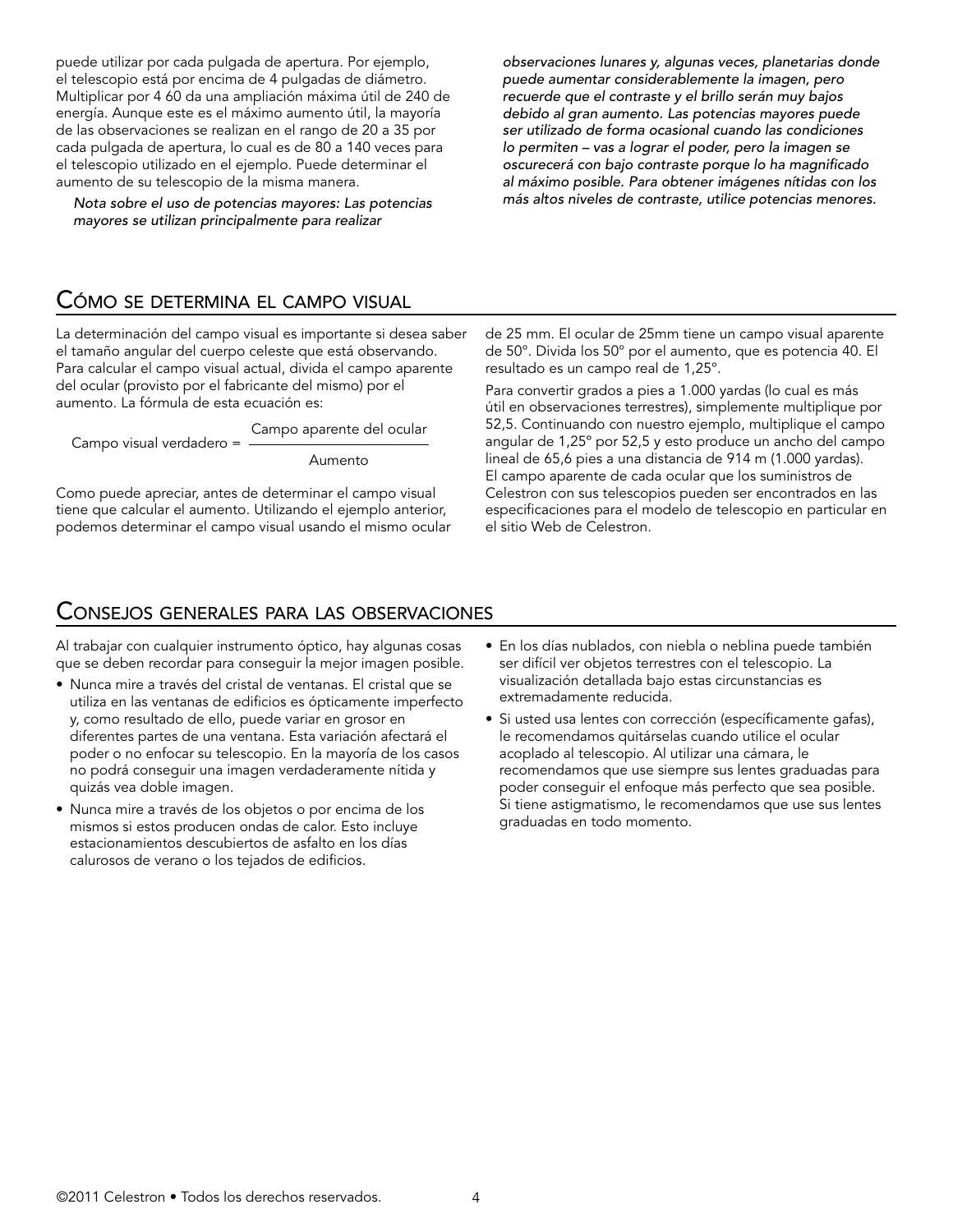

# Grundlagen zum Teleskop

#### DEUTSCH

Ein Teleskop ist ein Instrument, das Licht sammelt und fokussiert. Die Art des optischen Designs bestimmt, wie das Licht fokussiert wird. Manche Teleskope (Refraktoren) verwenden Linsen und andere Teleskope (Reflektoren; Newton) verwenden Spiegel. Verwenden Sie dann die Schmidt-Cassegrain und Maksutov Teleskope beiden Spiegeln und Linsen. Jedes optische Design ist im Folgenden kurz erläutert:

### Der Refraktor

Der Refraktor wurde Anfang der 17. Jahrhunderts entwickelt. Er ist das älteste Teleskopdesign. Sein Name leitet sich von dem Verfahren ab, das zur Fokussierung der eintretenden Lichtstrahlen verwendet wird. Der Refraktor verwendet eine Linse zur Beugung oder Refraktion der eintretenden Lichtstrahlen, daher der Name. Frühe Designs verwendeten Ein-Element-Linsen. Die Einzellinse wirkt jedoch wie ein Prisma und das Licht bricht sich in den Regenbogenfarben. Dieses Phänomen ist als chromatische Aberration bekannt.

Um dieses Problem zu vermeiden, wurde eine Zwei-Element-Linse, die unter der Bezeichnung Achromatlinse bekannt ist, eingeführt. Jedes Element hat einen anderen Refraktionsindex, der ermöglicht, dass zwei verschiedene Lichtwellenlängen am gleichen Punkt fokussiert werden. Die meisten Zwei-Element-Linsen, die für gewöhnlich aus Flintglas und Kronglas bestehen, werden für rotes und grünes Licht korrigiert. Blaues Licht kann immer noch an einem leicht abweichenden Punkt fokussiert werden.



Schnittzeichnung des Lichtpfads der Refraktor-Optik

# Ein Newton

Ein Newton-Reflektor verwendet einen einzigen Konkavspiegel als Hauptspiegel. Das Licht tritt in einen Tubus ein und trifft auf den Spiegel am hinteren Ende. Dort wird das Licht nach vorn im Tubus auf einen Punkt, seinen Brennpunkt, gebeugt. Da der Reflektor nicht funktionieren würde, wenn man seinen Kopf vor das Teleskop hält, um das Bild mit einem Okular zu betrachten, fängt ein flacher Spiegel, der *Zenitspiegel* genannt wird, das

Licht ab und richtet es im rechten Winkel zum Tubus auf die Seiten des Tubus. Dort befindet sich das Okular zur einfachen Betrachtung.

Newton-Reflektor-Teleskope ersetzen schwere Linsen durch Spiegel, die das Licht sammeln und bündeln und somit eine bessere Lichtsammelkraft für den Preis liefern. Da der Lichtweg unterbrochen und das Licht seitlich wegreflektiert wird, lassen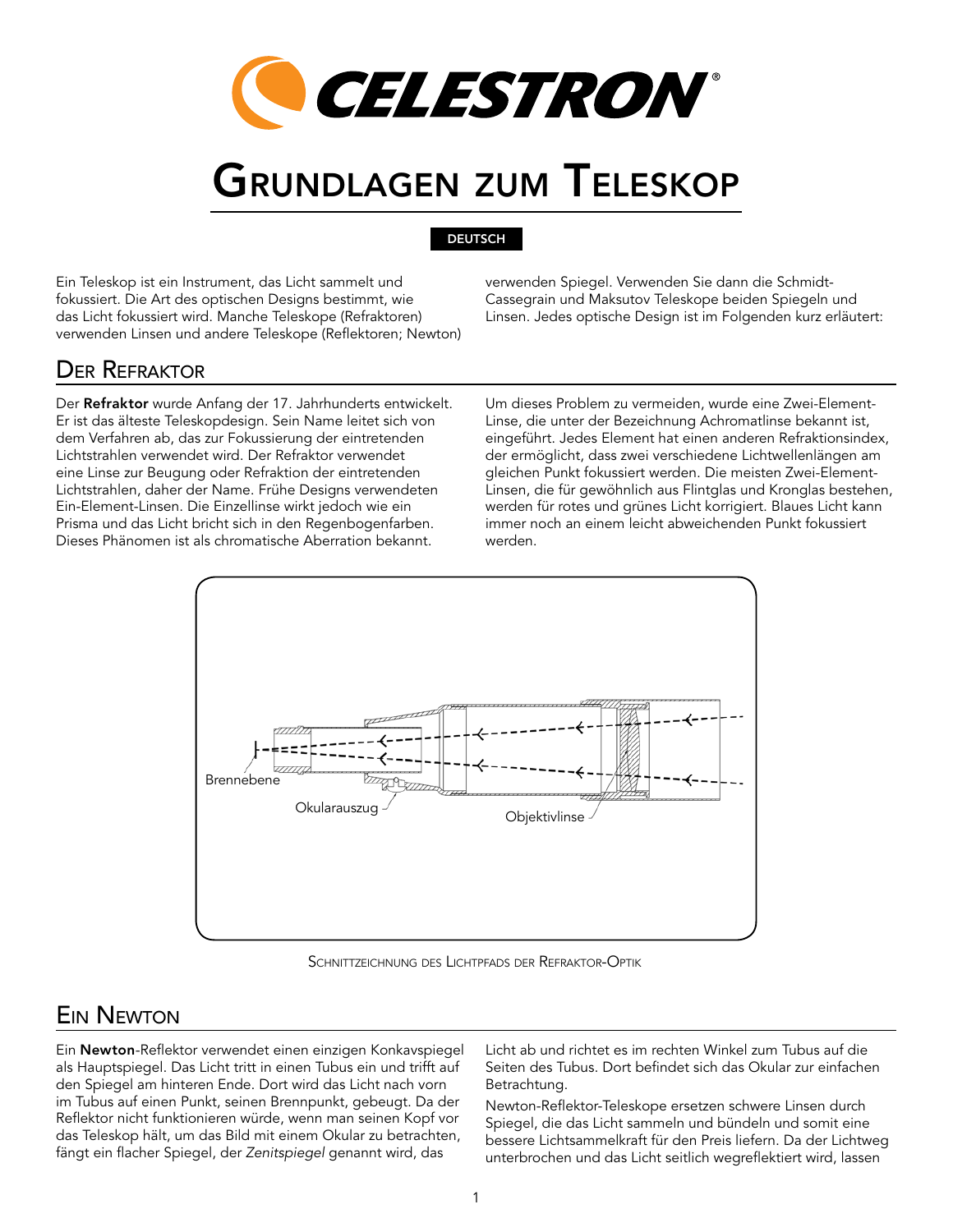sich Brennweiten von bis zu 1000 mm realisieren, wobei das Teleskop trotzdem noch relativ kompakt und portabel gehalten werden kann. Ein Newton-Reflektor-Teleskop liefert so beeindruckende Lichtsammeleigenschaften, dass Sie selbst mit einem bescheidenen Budget ein ernsthaftes Interesse an der Deep-Space-Astronomie entwickeln können. Die NewtonReflektorteleskope erfordern jedoch mehr Pflege und Wartung, weil der Hauptspiegel Luft und Staub ausgesetzt wird. Aber dieser kleine Nachteil tut der Popularität dieser Art von Teleskop bei den Benutzern, die sich ein preiswertes Teleskop mit der Fähigkeit zur Auflösung von lichtschwachen, entfernen Objekten wünschen, keinen Abbruch



Schnittzeichnung des Lichtpfads der Newton-Optik

# Die Schmidt-Cassegrain und Maksutov

Das optische Schmidt-Cassegrain-System (Schmidt-Cass oder SCT) verwendet eine Kombination von Spiegeln und Linsen. Es wird auch als Kombinations- oder katadioptrisches Teleskop bezeichnet. Dieses spezifische Design bietet eine Optik mit großem Durchmesser bei gleichzeitiger Erhaltung von sehr kurzen Tubuslängen. Dadurch sind diese Teleskope äußerst portabel. Das Schmidt-Cassegrain-System besteht aus einer Korrekturplatte mit null Vergrößerungsleistung, einem sphärischen Hauptspiegel und einem Zweitspiegel. Nachdem die Lichtstrahlen in das optische System eingedrungen sind, legen sie das Dreifache der Länge des optischen Tubus zurück. Im Innern des optischen Tubus erstreckt sich ein schwarzer Tubus aus der mittleren Öffnung im Hauptspiegel heraus. Das ist das primäre Strahlrohr (Baffle Tube), das verhindert, dass Streulicht in das Okular oder die Kamera dringt.

Die Maksutov Optik ähnelt dem Schmidt-Cassegrain, kann aber eine sekundäre Spiegel oder eine aluminisierte Fleck an Stelle der Fangspiegel haben. Es gibt viele Variationen des Maksutov-Design.



Schnittzeichnung des Lichtpfads der Schmidt-Cassegrain-Optik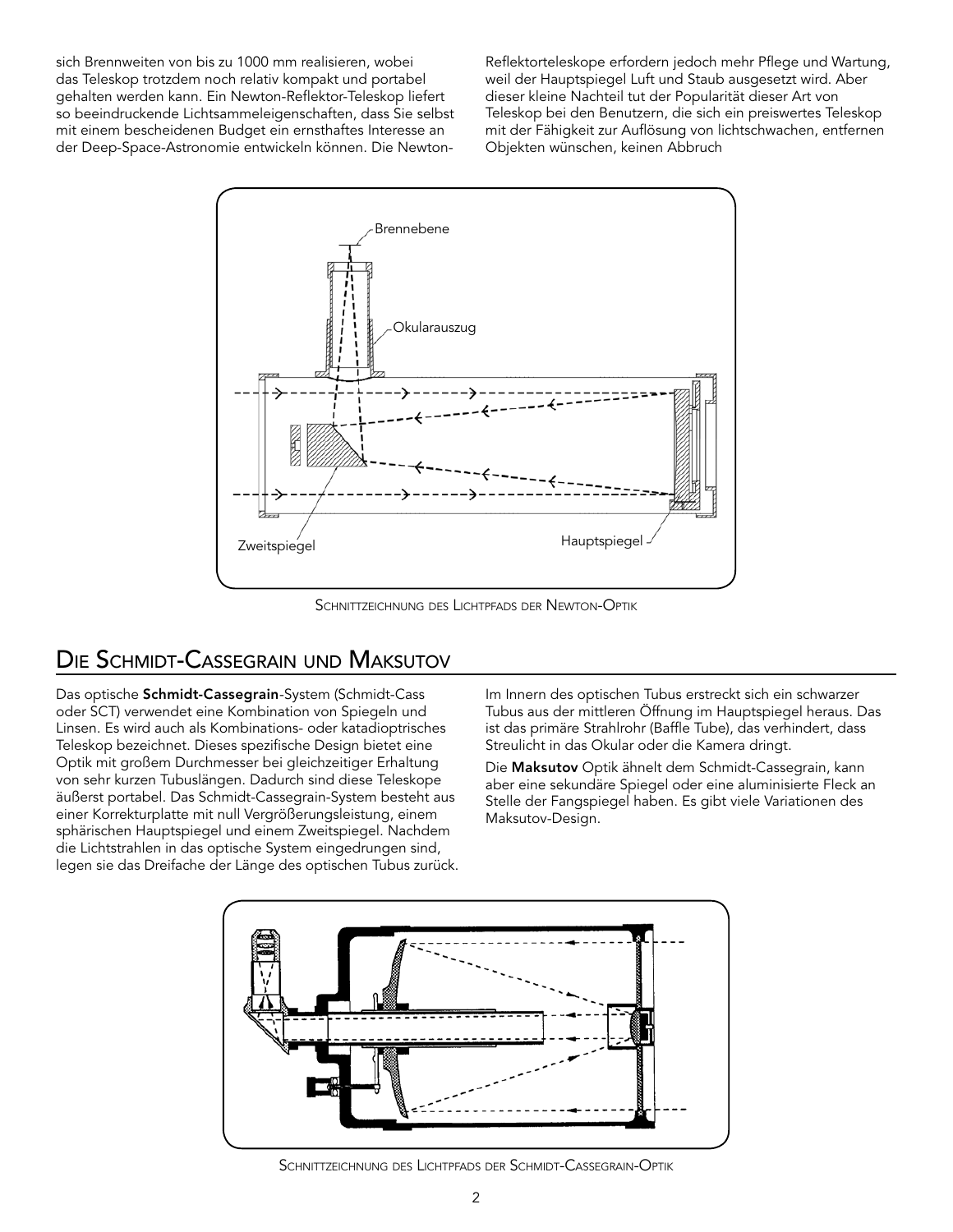#### **BILDORIENTIERUNG**

Die Bildorientierung ändert sich je nachdem, wie das Okular im Teleskop eingesetzt wird. Bei Verwendung des Star-Zenitspiegels mit Refraktoren und Schmidt-Cassegrains ist das Bild aufrecht, aber seitenverkehrt (links und rechts vertauscht; d.h. Spiegelbild). Wenn das Okular direkt in den Fokussierer eines Refraktors oder den Okularansatz des Schmidt-Cassegrain (d.h. ohne Star-Zenitspiegel) gesteckt wird, ist das Bild auf dem Kopf und seitenverkehrt (d.h. umgekehrt).

Newton-Reflektoren produzieren ein aufrechtes Bild, aber das Bild erscheint gedreht, basierend auf der Position des Okularhalters relativ zum Boden. Newton-Reflektoren sind am besten zur astronomischen Verwendung geeignet, wo "richtig herum/aufrecht" egal ist.



Tatsächliche Bildorientierung, mit ununterstütztem Auge gesehen



Seitenverkehrt, Ansicht mit Star-Zenitspiegel an Refraktor oder SCHMIDT-CASSEGRAIN



Umgekehrtes Bild, normal bei Newton, und bei Betrachtung mit Okular direkt in einem Refraktorteleskop.

#### Fokussierung

Um das Refraktor- oder Newton-Teleskop zu fokussieren, drehen Sie einfach den Fokussierknopf unter dem Okularhalter.

Der Schmidt-Cassegrain-Fokussiermechanismus steuert den Hauptspiegel, der auf einem Ring montiert ist, der auf dem primären Strahlrohr hin- und hergleitet. Der Fokussierknopf, der den Hauptspiegel bewegt, befindet sich an der hinteren Zelle des Teleskops direkt unter dem Star-Zenitspiegel und Okular. Drehen Sie den Fokussierknopf, bis das Bild scharf ist. Wenn sich der Knopf nicht drehen lässt, ist das Ende des Bewegungsbereichs am Fokussiermechanismus erreicht. Drehen Sie den Knopf in die entgegengesetzte Richtung, bis das Bild scharf ist. Wenn das Bild scharf gestellt ist, drehen Sie den Knopf im Uhrzeigersinn, um ein näher gelegenes Objekt anzuvisieren, und gegen den Uhrzeigersinn, um ein weiter entferntes Objekt anzuvisieren. Eine einzige Drehung des Fokussierknopfs bewegt den Hauptspiegel nur leicht. Es sind daher viele Drehungen (ca. 30) erforderlich, um von Fokussierung in der Nähe zu Unendlichkeit zu gehen.

Bei astronomischen Beobachtungen sind unscharfe Sternenbilder sehr diffus und daher schwer zu sehen. Wenn Sie den Fokussierknopf zu schnell drehen, können Sie die Scharfstellung verpassen, ohne das Bild zu sehen. Um dieses Problem zu vermeiden, sollte Ihr erstes astronomisches Ziel ein helles Objekt (z.B. der Mond oder ein Planet) sein, so dass das Bild sichtbar ist, selbst wenn es unscharf ist. Die kritische Fokussierung wird am besten erzielt, wenn der Fokussierknopf auf eine Weise gedreht wird, dass der Spiegel gegen die Schwerkraft bewegt wird. Dadurch wird jede Spiegelverschiebung auf ein Mindestmaß beschränkt. Bei visuellen und fotografischen astronomischen Beobachtungen wird das durch Drehen des Fokussierknopfs gegen den Uhrzeigersinn erreicht.

*Hinweis: Wenn Sie Korrekturlinsen/-gläser (insbesondere eine Brille) tragen, werden Sie es vielleicht bevorzugen, diese abzusetzen, wenn Sie Beobachtungen durch ein Okular des Fernrohrs vornehmen. Bei Verwendung einer Kamera sollten Sie jedoch immer Ihre Korrekturlinsen auflassen, um die schärfstmögliche Einstellung zu gewährleisten. Wenn Sie Hornhautverkrümmung (Astigmatismus) haben, müssen Sie Ihre Korrekturlinsen immer tragen.*

# Berechnung der Vergrösserung

Die Vergrößerungskraft des Teleskops kann durch Wechsel des Okulars geändert werden. Zur Bestimmung der Vergrößerung Ihres Teleskops teilen Sie einfach die Brennweite des Teleskops durch die Brennweite des verwendeten Okulars. Die Formel kann in Form einer Gleichung ausgedrückt werden:

Vergrößerung = Brennweite des Teleskops (mm)

Brennweite des Okulars (mm)

Angenommen, Sie verwenden das 25mm-Okular, das im Lieferumfang des Teleskops enthalten ist. Um die Vergrößerung zu bestimmen, dividieren Sie einfach die Brennweite Ihres Teleskops (Für dieses Beispiel werden wir Ihr Teleskop übernehmen hat eine Brennweite von 1000 mm) durch die Brennweite des Okulars, 25 mm. Die Division von 1000 durch 25 ergibt eine Vergrößerungskraft von 40.

Obwohl die Vergrößerungsleistung variabel ist, hat jedes Gerät unter einem normalen Himmel eine obere Grenze der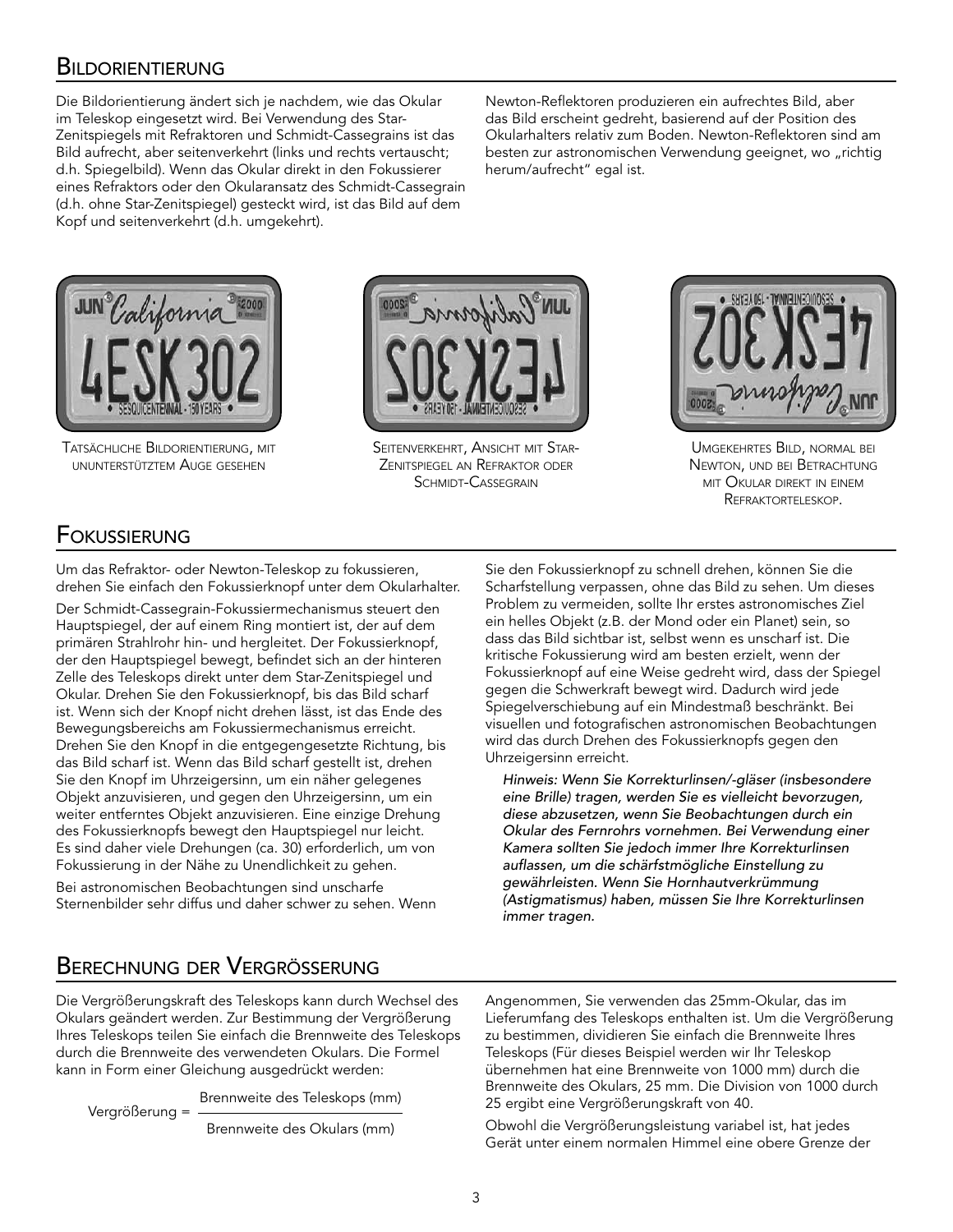maximalen nützlichen Vergrößerung. Die allgemeine Regel ist, dass eine Vergrößerungsleistung von 60 für jeden Zoll Blendenöffnung verwendet werden kann. Zum Beispiel das Teleskop oben ist 4 Zoll im Durchmesser. Multipliziert man 4 durch 60 ergibt eine maximale nützliche Vergrößerung von 240 Macht. Obwohl dies die maximale nützliche Vergrößerung ist die meisten Beobachtungen im Bereich von 20 bis 35 Energie für jeden Zoll Blendenöffnung, die 80 bis 140 Mal für das Teleskop im Beispiel verwendet wird, durchgeführt. Sie können die Vergrößerung für Ihr Teleskop auf die gleiche Weise ermitteln.

*Hinweis zur Verwendung von hohen Vergrößerungsleistungen – Die höheren* 

### Ermittlung des Gesichtsfelds

Die Bestimmung des Gesichtsfelds ist wichtig, wenn Sie sich eine Vorstellung von der Winkelgröße des beobachteten Objekts machen wollen. Zur Berechnung des tatsächlichen Gesichtsfelds dividieren Sie das scheinbare Gesichtsfeld des Okulars (vom Hersteller des Okulars angegeben) durch die Vergrößerung. Die Formel kann in Form einer Gleichung ausgedrückt werden:

> Wahres Feld = Scheinbares Feld des Okulars Vergrößerung

Wie Sie sehen, müssen Sie vor der Berechnung des Gesichtsfelds erst die Vergrößerung berechnen. Mit dem obigen Beispiel können wir bestimmen das Gesichtsfeld

### Allgemeine Hinweise zur Beobachtung

Bei der Arbeit mit jedem optischen Gerät gibt es ein paar Dinge, an die man denken muss, um sicherzustellen, dass man das bestmögliche Bild erhält.

- Niemals durch Fensterglas schauen. Glas in Haushaltsfenstern ist optisch nicht perfekt und verschiedene Teile des Fensters können daher von unterschiedliche Dicke sein. Diese Unregelmäßigkeiten beeinträchtigen (u.U.) die Fähigkeit der Scharfstellung des Teleskops. In den meisten Fällen werden Sie kein wirklich scharfes Bild erzielen können. In anderen Fällen können Sie sogar ein doppeltes Bild sehen.
- Niemals durch oder über Objekte hinwegsehen, die Hitzewellen produzieren. Dazu gehören Asphaltparkplätze an heißen Sommertagen oder Gebäudedächer.

*Vergrößerungsleistungen werden hauptsächlich für Mondund manchmal Planetenbeobachtungen verwendet, wo man das Bild stark vergrößern kann. Vergessen Sie aber nicht, dass der Kontrast und die Helligkeit aufgrund der hohen Vergrößerung sehr gering sind. Die höheren Vergrößerungsleistungen können gelegentlich verwendet werden, wenn die Umstände erlauben, erhalten Sie eine extrem hohe Vergrößerungsleistung, die an seltenen Gelgenheiten verwendet werden kann. Sie erzielen die Vergrößerungsleistung, aber das Bild ist dunkel mit geringem Kontrast, weil es maximal vergrößert wurde. Für die hellsten Bilder mit optimalem Kontrast verwenden Sie geringere Vergrößerungsleistungen.*

mit dem gleichen 25 mm Okular. Das 25-mm-Okular hat ein scheinbares Gesichtsfeld von 50°. Teilen Sie die 50° durch die Vergrößerung, d.h. 40. Das ergibt ein tatsächliches Feld von 1,25°.

Zur Umrechnung von Grad in Fuß bei 914 m (1000 Yard), was zur terrestrischen Beobachtung nützlicher ist, multiplizieren Sie einfach mit 52,5. In unserem bereits besprochenen Beispiel multiplizieren wir das Winkelfeld von 1,25° mit 52,5 and erhalten eine lineare Feldbreite von 65,6 Fuß mit einem Abstand von 1000 Yards. Die scheinbare Feld jedes Okular, das Celestron liefert mit seinen Teleskopen kann unter Spezifikationen für bestimmte Teleskop Celestron Modell auf der Website gefunden werden.

- Ein diesiger Himmel, starker oder leichter Nebel können die Scharfstellung bei der terrestrischen Beobachtung ebenfalls erschweren. Unter diesen Bedingungen sind Details nur schwierig zu sehen.
- Wenn Sie Korrekturlinsen/-gläser (insbesondere eine Brille) tragen, werden Sie es vielleicht bevorzugen, diese abzusetzen, wenn Sie Beobachtungen durch ein Okular des Fernrohrs vornehmen. Bei Verwendung einer Kamera sollten Sie jedoch immer Ihre Korrekturlinsen auflassen, um die schärfstmögliche Einstellung zu gewährleisten. Wenn Sie Hornhautverkrümmung (Astigmatismus) haben, müssen Sie Ihre Korrekturlinsen immer tragen.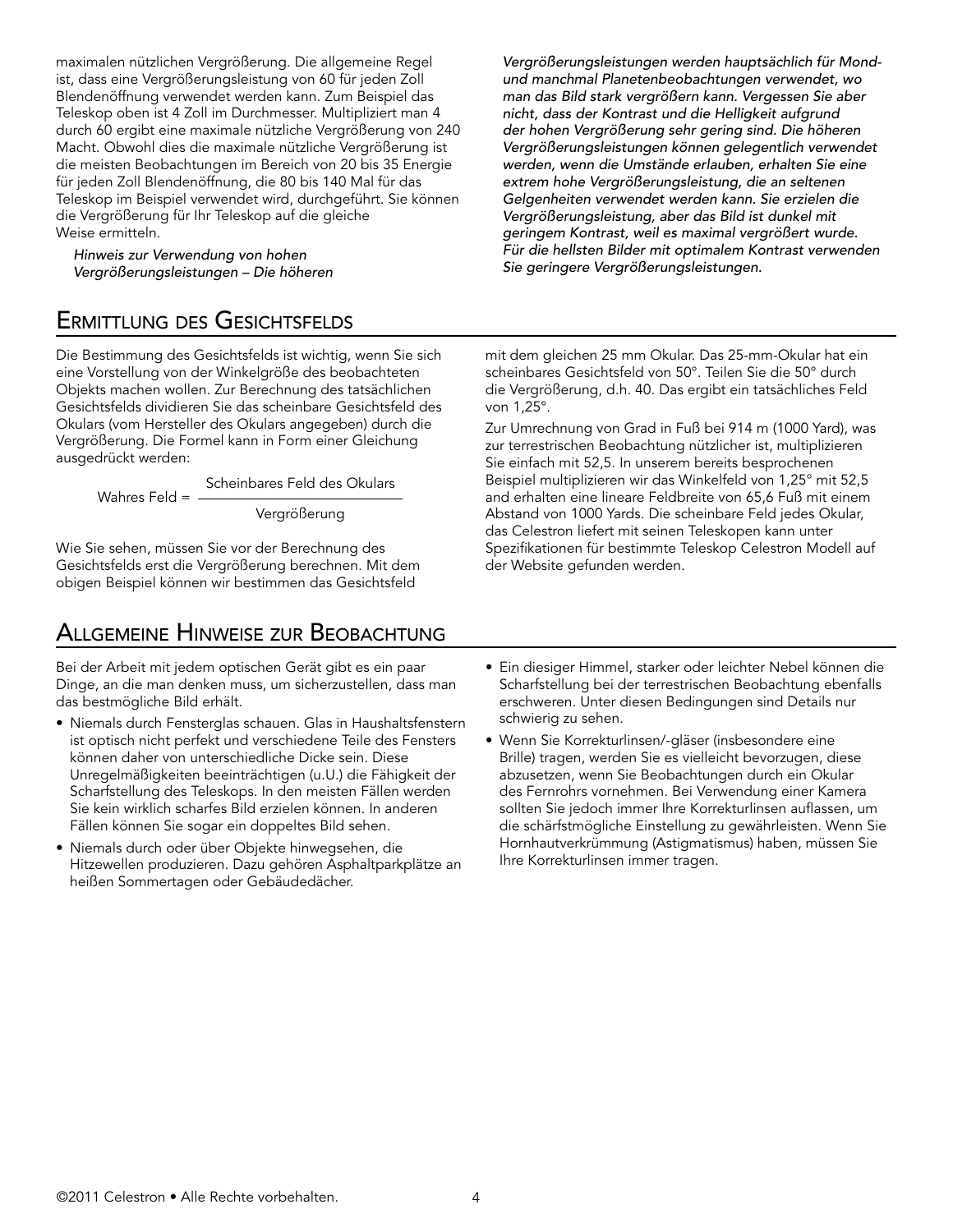

# Nozioni basilari sul telescopio

#### ITALIANO

Il telescopio è uno strumento che raccoglie e mette a fuoco la luce. La natura del modello ottico usato determina il modo in cui la luce viene focalizzata. Alcuni telescopi, noti come rifrattori, usano lenti; altri, noti come riflettori (di Newton),

usano specchi. Poi, lo Schmidt-Cassegrain e telescopi Maksutov utilizzare sia specchi e lenti. Ogni disegno ottico è discusso brevemente qui di seguito:

#### Il Rifrattore

Sviluppato agli inizi del 1600, il rifrattore rappresenta il modello più antico di telescopio. Il suo nome deriva dal metodo che impiega per mettere a fuoco i raggi di luce in entrata. Il rifrattore usa una lente per curvare o rifrangere i raggi di luce in entrata: da qui il suo nome. Nei primi modelli venivano usate lenti ad elemento singolo. La lente singola tuttavia agisce come un prisma e scompone la luce nei colori dell'arcobaleno, un fenomeno noto come aberrazione cromatica. Per ovviare a questo problema, fu introdotta una

lente a due elementi, nota come lente acromatica. Ciascun elemento ha un indice di rifrazione diverso, e questo permette di focalizzare nello stesso punto due lunghezze d'onda di luce diverse. La maggior parte delle lenti a due elementi, di solito realizzate con vetro Crown e vetro Flint, sono corrette per la luce rossa e verde. La luce azzurra può ancora essere focalizzata in un punto leggermente diverso.



Vista in sezione del percorso della luce nel modello ottico <sup>a</sup> rifrattore

#### **IL NEWTON**

Un telescopio riflettore di Newton usa un unico specchio concavo come specchio primario. La luce entra nel tubo viaggiando fino allo specchio situato alla sua estremità posteriore. La luce viene deviata verso avanti nel tubo fino ad un singolo punto, il suo punto focale. Mettendo la testa davanti al telescopio per guardare l'immagine con un oculare si impedirebbe il funzionamento del riflettore; pertanto, uno

specchio piatto chiamato *diagonale* intercetta la luce e la riflette verso il lato del tubo, ad angolo retto rispetto ad esso. L'oculare viene posizionato in quel punto per facilitare la visualizzazione.

Il telescopio riflettore di Newton sostituisce specchi a spesse lenti per raccogliere e focalizzare la luce, ottenendo un potere di raccolta della luce molto superiore considerando il costo del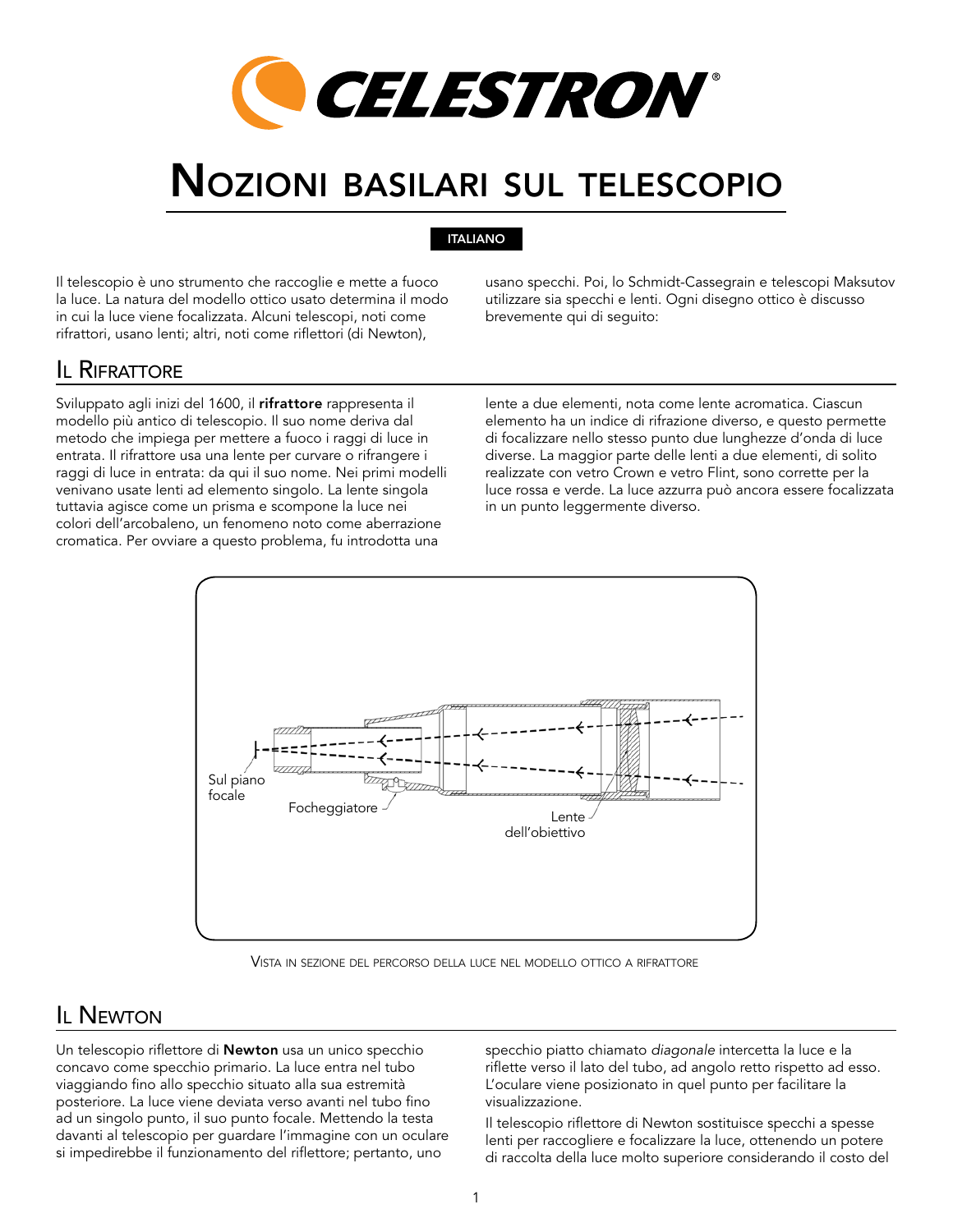telescopio. Poiché il percorso della luce viene intercettato e riflesso verso il lato del telescopio, si possono avere lunghezze focali che arrivano anche a 1000 mm con un telescopio relativamente piccolo e portatile. Un telescopio riflettore di Newton offre caratteristiche straordinarie di raccolta della luce, tali da permettere all'utente di interessarsi seriamente all'astronomia del cielo profondo anche spendendo piuttosto

poco. I telescopi riflettori di Newton richiedono però maggiori cura e manutenzione, perché il loro specchio primario è esposto all'aria e alla polvere. Tuttavia, questo piccolo inconveniente non pregiudica la popolarità del telescopio presso gli utenti che vogliono un telescopio economico che sia in grado di risolvere oggetti distanti e tenui.



Vista in sezione del percorso della luce nel modello ottico <sup>a</sup> rifrattore

#### Il Schmidt-Cassegrain <sup>e</sup> Maksutov

Il sistema ottico Schmidt-Cassegrain (abbreviato come Schmidt-Cass o SCT) usa una combinazione di specchi e lenti, e ci si riferisce ad esso come ad un telescopio composto o catadiottrico. Questo design esclusivo offre ottica di grande diametro pur mantenendo lunghezze dei tubi molto brevi, rendendoli estremamente portatili. Il sistema Schmidt-Cassegrain consiste in una piastra correttrice a potenza zero, in uno specchio primario sferico e in uno specchio secondario. Quando i raggi di luce entrano nel sistema ottico, percorrono tre volte la lunghezza del tubo ottico.

All'interno del tubo ottico, un tubo nero si estende dal foro centrale nello specchio primario. Questo è il tubo deflettore primario, che impedisce alla luce dispersa di arrivare all'oculare o alla macchina fotografica.

Il sistema ottico Maksutov è simile a quello Schmidt-Cassegrain, ma può avere uno specchio secondario o ad un posto alluminato al posto dello specchio secondario. Ci sono molte varianti del disegno Maksutov.

![](_page_17_Figure_8.jpeg)

Vista in sezione del percorso della luce nel modello ottico Scmidt-Cassegrain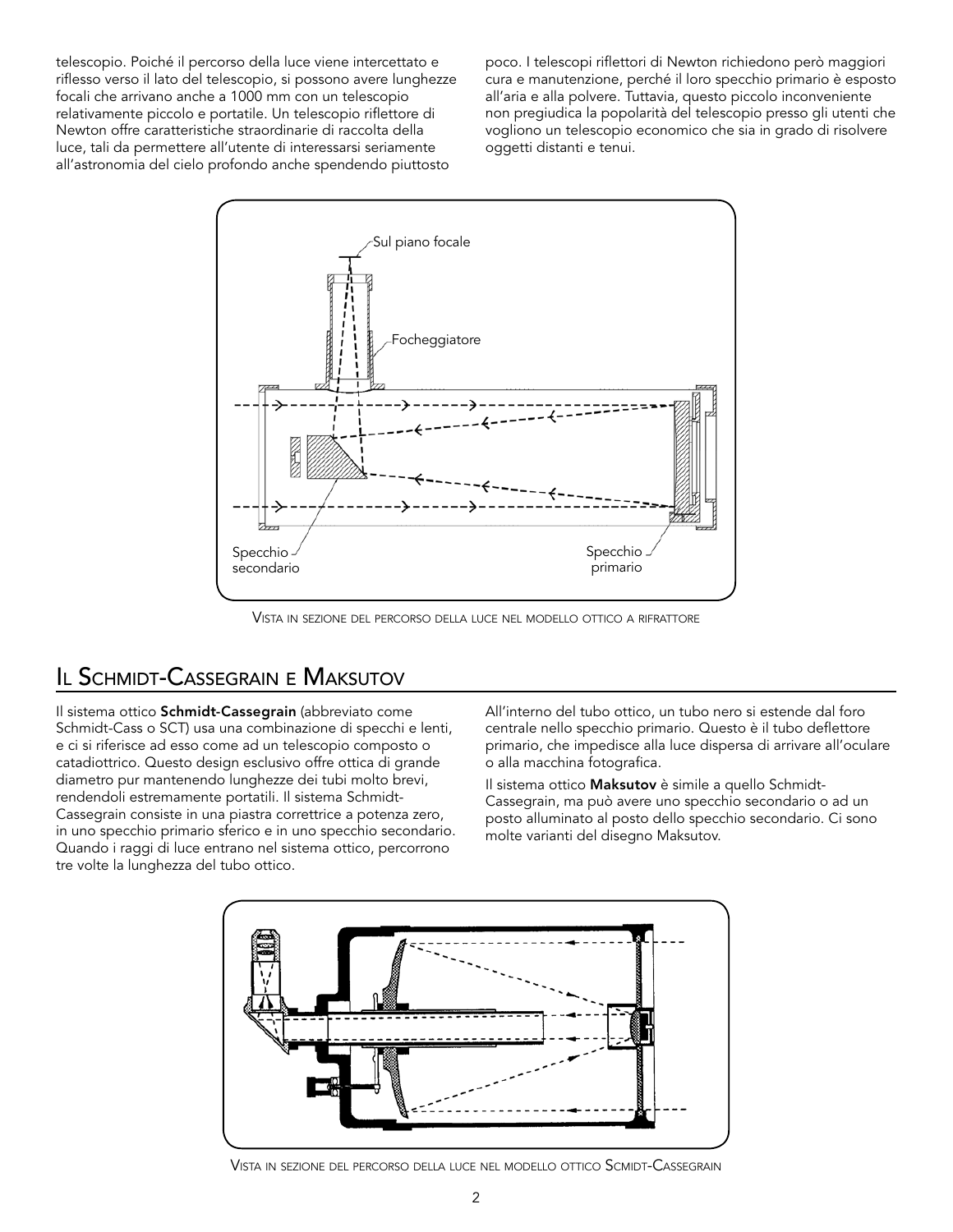# Orientamento dell'immagine

L'orientamento dell'immagine cambia a seconda di come l'oculare viene inserito nel telescopio. Quando si usa il prisma diagonale stellare con telescopi rifrattori e Schmidt-Cassegrain, l'immagine non è capovolta, ma è invertita lateralmente (cioè si ottiene un'immagine speculare). Se si inserisce l'oculare direttamente nel focalizzatore di un telescopio rifrattore o nel supporto accessori visivi dello Schmidt-Cassegrain (cioè senza

usare il prisma diagonale stellare), l'immagine è sia capovolta che invertita lateralmente.

I telescopi di Newton producono un'immagine diritta, ma che appare ruotata in base all'ubicazione del porta oculare in relazione al suolo. I telescopi riflettori di Newton sono i migliori per l'uso astronomico, in quanto in tale ambito non ha importanza se l'oggetto è capovolto.

![](_page_18_Picture_4.jpeg)

Orientamento effettivo dell'immagine vista ad occhio nudo

![](_page_18_Picture_6.jpeg)

Immagine invertita da sinistra <sup>a</sup> destra vista con un prisma diagonale stellare su un telescopio rifrattore o SCHMIDT-CASSEGRAIN

![](_page_18_Picture_8.jpeg)

Immagine invertita <sup>e</sup> capovolta, vista normalmente con i telescopi di Newton <sup>e</sup> con oculare inserito direttamente in altri telescopi

# Messa <sup>a</sup> fuoco

Per focalizzare il telescopio rifrattore o di Newton, basta girare la manopola di messa a fuoco situata subito sotto il porta oculare.

Il meccanismo di messa a fuoco dello Schmidt-Cassegrain controlla lo specchio primario, che è montato su un anello che scivola avanti e indietro sul tubo deflettore primario. La manopola di messa a fuoco, che sposta lo specchio primario, si trova sulla cella posteriore del telescopio, subito sotto il prisma diagonale stellare e l'oculare. Girare la manopola di messa a fuoco finché l'immagine non risulta nitida. Se la manopola non gira, significa che ha raggiunto lo spostamento massimo sul meccanismo di messa a fuoco. Girare la manopola nella direzione opposta finché l'immagine non risulta nitida. Una volta che l'immagine sia a fuoco, girate la manopola in senso orario per mettere a fuoco su un oggetto più vicino, o in senso antiorario per mettere a fuoco un oggetto più distante. Un singolo giro della manopola di messa a fuoco sposta solo leggermente lo specchio primario. Si richiederanno quindi parecchi giri (circa 30) per passare dal primo piano all'infinito. Per le osservazioni astronomiche, le immagini di stella fuori

fuoco sono molto diffuse, rendendole difficili da vedere. Se si gira la manopola di messa a fuoco troppo rapidamente, si può oltrepassare il punto di messa a fuoco senza vedere l'immagine. Per evitare questo problema, il primo bersaglio astronomico dovrebbe essere un oggetto luminoso (come la Luna o un pianeta) in modo che l'immagine sia visibile anche se è sfocata. La messa a fuoco critica viene realizzata in modo ottimale quando la manopola di messa a fuoco viene girata in modo tale da spostare lo specchio contro la spinta gravitazionale. Così facendo, si riduce al minimo qualsiasi spostamento dello specchio. Per l'osservazione astronomica, sia visiva che fotografica, questo si ottiene girando la manopola di messa a fuoco in senso antiorario.

*Nota: se si portano lenti correttive (ovvero gli occhiali da vista), si consiglia di toglierli quando si osserva con un oculare collegato al telescopio. Quando invece si usa una fotocamera, occorre indossare sempre le lenti correttive per assicurare la messa a fuoco più nitida possibile. Se si soffre di astigmatismo, le lenti correttive vanno indossate sempre.*

# Calcolo dell'ingrandimento

Si può modificare la potenza del telescopio cambiando l'oculare. Per determinare la potenza di ingrandimento del telescopio, basta dividere la lunghezza focale del telescopio per la lunghezza focale dell'oculare usato. La formula dell'equazione è la seguente:

Ingrandimento = Lunghezza focale del telescopio (mm)

Lunghezza focale dell'oculare (mm)

Supponiamo per esempio che si stia usando l'oculare da 25 mm in dotazione al telescopio. Per determinare l'ingrandimento,

basta dividere la lunghezza focale del telescopio (Per questo esempio Si assume che il telescopio ha una lunghezza focale di 1000 mm) per la lunghezza focale dell'oculare, ovvero 25 mm. Dividendo 1000 per 25 si ottiene come risultato un ingrandimento di potenza 40.

Sebbene la potenza sia variabile, ogni strumento che osserva il normale cielo ha un limite al più alto ingrandimento utile. La regola generale è che la potenza 60 può essere usata per ogni pollice di apertura. Ad esempio, il telescopio è superiore a 4 pollici di diametro. 4 Moltiplicando per 60 si ottiene un ingrandimento utile massimo di 240 potere. Anche